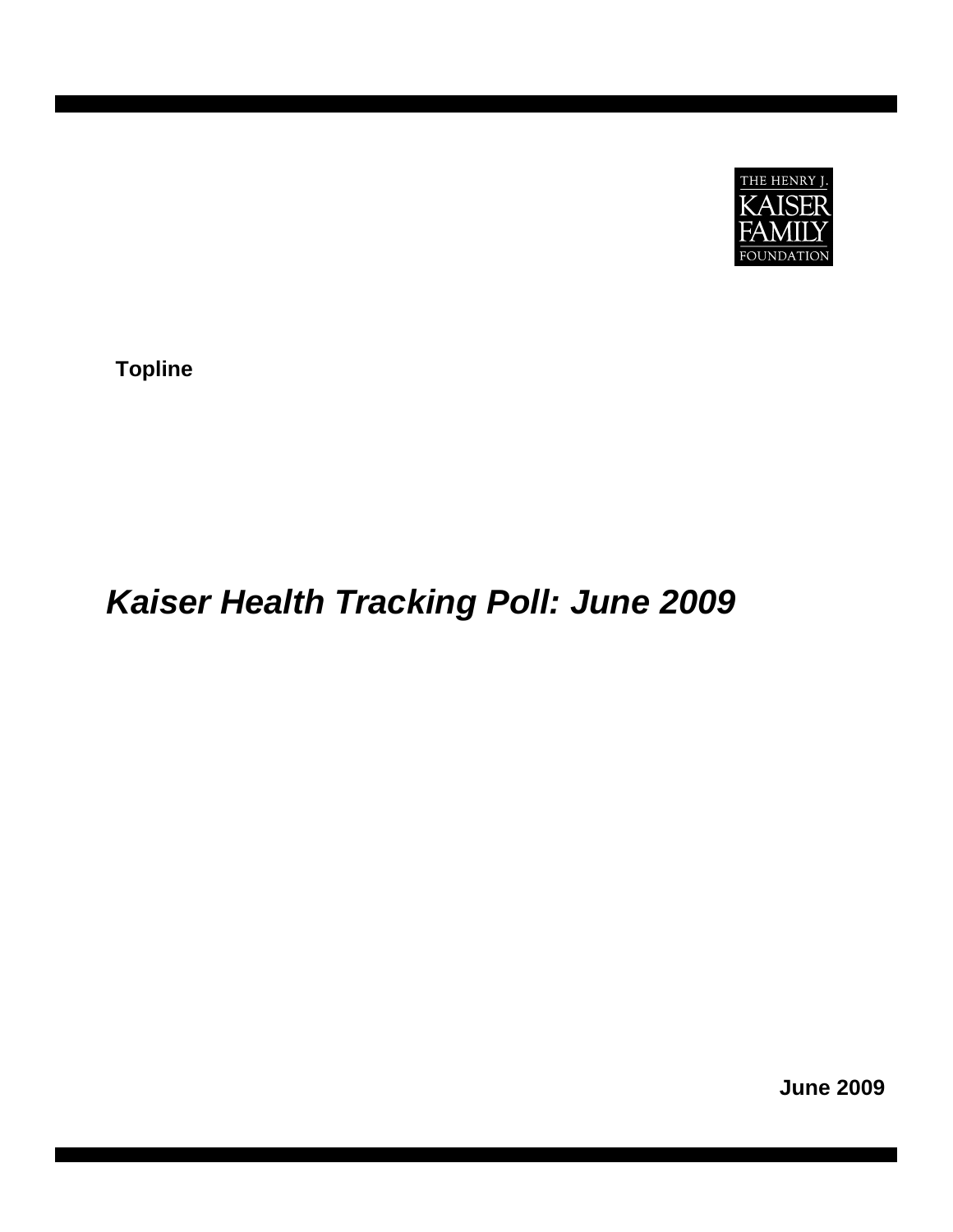# **Methodology**

This *Kaiser Health Tracking Poll* was designed and analyzed by public opinion researchers at the Kaiser Family Foundation led by Mollyann Brodie, Ph.D., including Claudia Deane and Carolina Gutiérrez. The survey was conducted June 1 through June 8, 2009, among a nationally representative random sample of 1,205 adults ages 18 and older. Telephone interviews conducted by landline (804) and cell phone (401, including 157 who had no landline telephone) were carried out in English and Spanish by Princeton Survey Research Associates.

The margin of sampling error for the total sample is plus or minus 3 percentage points. For results based on subgroups, the margin of sampling error is higher. Note that sampling error is only one of many potential sources of error in this or any other public opinion poll.

Trends in this document come from surveys listed on the last page.

Values less than 0.5% are indicated by an asterisk (\*).

"VOL" indicates that a response was volunteered by respondent, not an explicitly offered choice.

Due to rounding, percentages may not add to 100.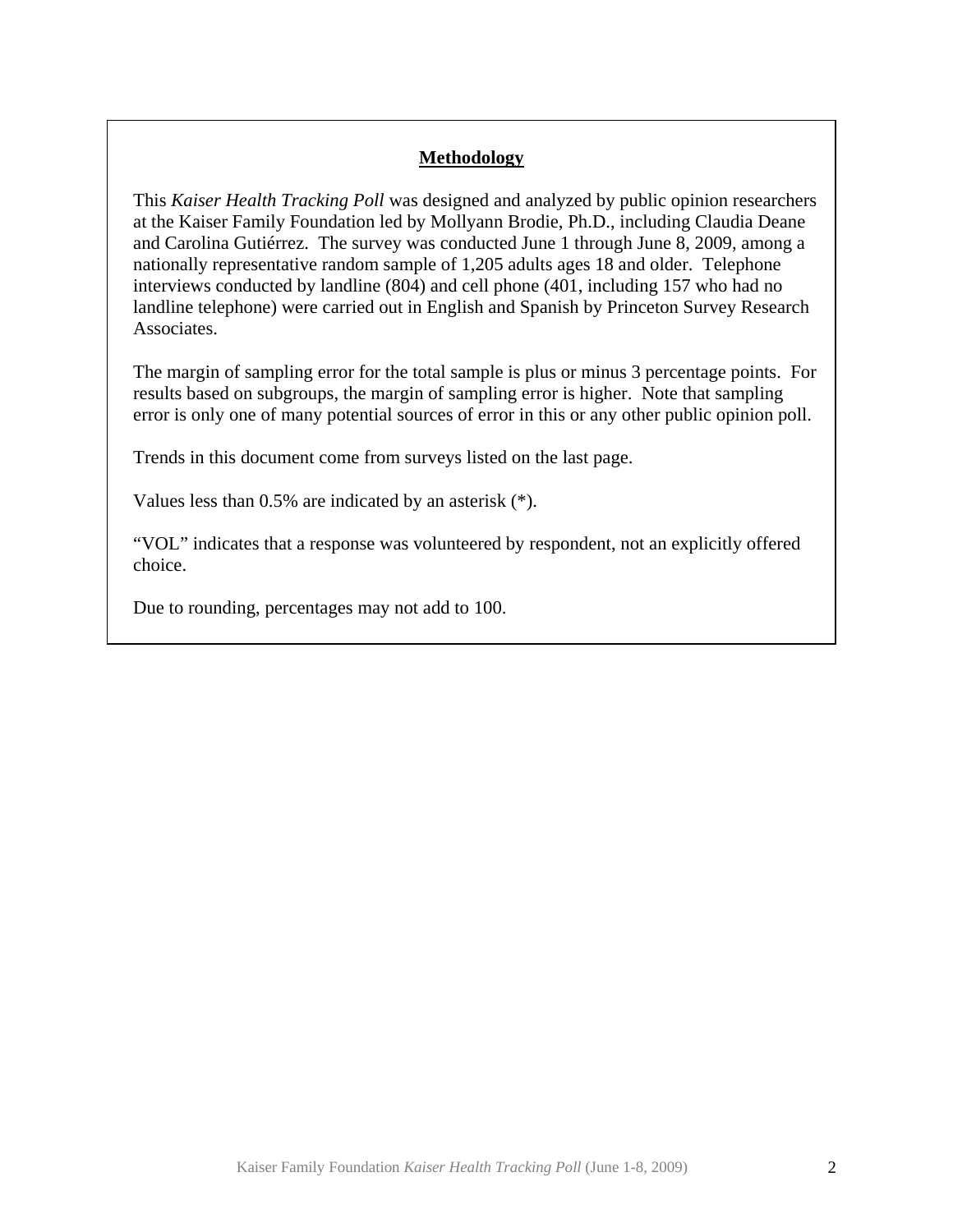1. How much of the time do you think you can trust the government in Washington to do what is right-- just about always, most of the time or only some of the time?

|                               | 16/09 |             |
|-------------------------------|-------|-------------|
| Just about always             |       |             |
| Most of the time.             | 24    | 26          |
| Only some of the time         | 53    | 56          |
| None of the time/Never (VOL.) | 11    | 10          |
| Don't know/Refused            | 3     | $\mathbf 3$ |

2. I'm going to read you a list of some different things the new president and Congress might try to act on this year. As I read each one, tell me if you think it should be one of their TOP priorities, very important but not a top priority, somewhat important, or not that important. What about (INSERT AND RANDOMIZE; OBSERVE FORM SPLITS)? Should this be one of their TOP priorities, very important but not a top priority, somewhat important, or not that important?

|                                                           |            | Very         |                |                        |                |
|-----------------------------------------------------------|------------|--------------|----------------|------------------------|----------------|
|                                                           | One of     | important    |                |                        |                |
|                                                           | their TOP  | but not a    | Somewhat       | Not that               | DK/            |
|                                                           | priorities | top priority | important      | important              | $Ref$          |
| a. Improving the country's economic and                   |            |              |                |                        |                |
| job situation <sup>1</sup>                                |            |              |                |                        |                |
| 06/09                                                     | 60         | 30           | $\mathfrak s$  | 3                      | $\mathbf{1}$   |
| 04/09                                                     | 66         | 26           | $\overline{4}$ | 3                      | $\mathbf{1}$   |
| 02/09                                                     | 71         | 24           | $\mathfrak{Z}$ | $\mathbf{1}$           | $\mathbf{1}$   |
| 12/08                                                     | 73         | 21           | $\overline{4}$ | $\mathbf{2}$           | $\ast$         |
| b. Reforming health care                                  |            |              |                |                        |                |
| 06/09                                                     | 44         | 32           | 12             | 9                      | $\mathbf 2$    |
| 04/09                                                     | 43         | 31           | 15             | 9                      | $\mathbf{1}$   |
| 02/09                                                     | 39         | 38           | 14             | 8                      | $\mathbf{1}$   |
| 12/08                                                     | 43         | 34           | 15             | 8                      | $\mathbf{1}$   |
| c. Making Medicare and Social Security                    |            |              |                |                        |                |
| more financially sound                                    |            |              |                |                        |                |
| 06/09                                                     | 47         | 38           | 10             | 4                      | $\mathbf{1}$   |
| 04/09                                                     | 46         | 37           | 12             | 4                      | $\mathbf{1}$   |
| 02/09                                                     | 49         | 37           | 11             | $\overline{2}$         | $\mathbf{1}$   |
| <b>Items d-f based on Form A half sample</b><br>$(n=634)$ |            |              |                |                        |                |
| d. Reducing the federal budget deficit                    |            |              |                |                        |                |
| 06/09                                                     | 39         | 37           | 14             | 6                      | 4              |
| 04/09                                                     | 45         | 34           | 15             | $\overline{4}$         | $\mathfrak{2}$ |
| 02/09                                                     | 36         | 41           | 16             | 5                      | $\mathfrak{Z}$ |
| 12/08                                                     | 39         | 37           | 18             | 6                      | 1              |
|                                                           |            |              |                | Continued on next page |                |

<sup>1</sup> 12/08 and 2/09 trend wording read "Improving the country's economic situation".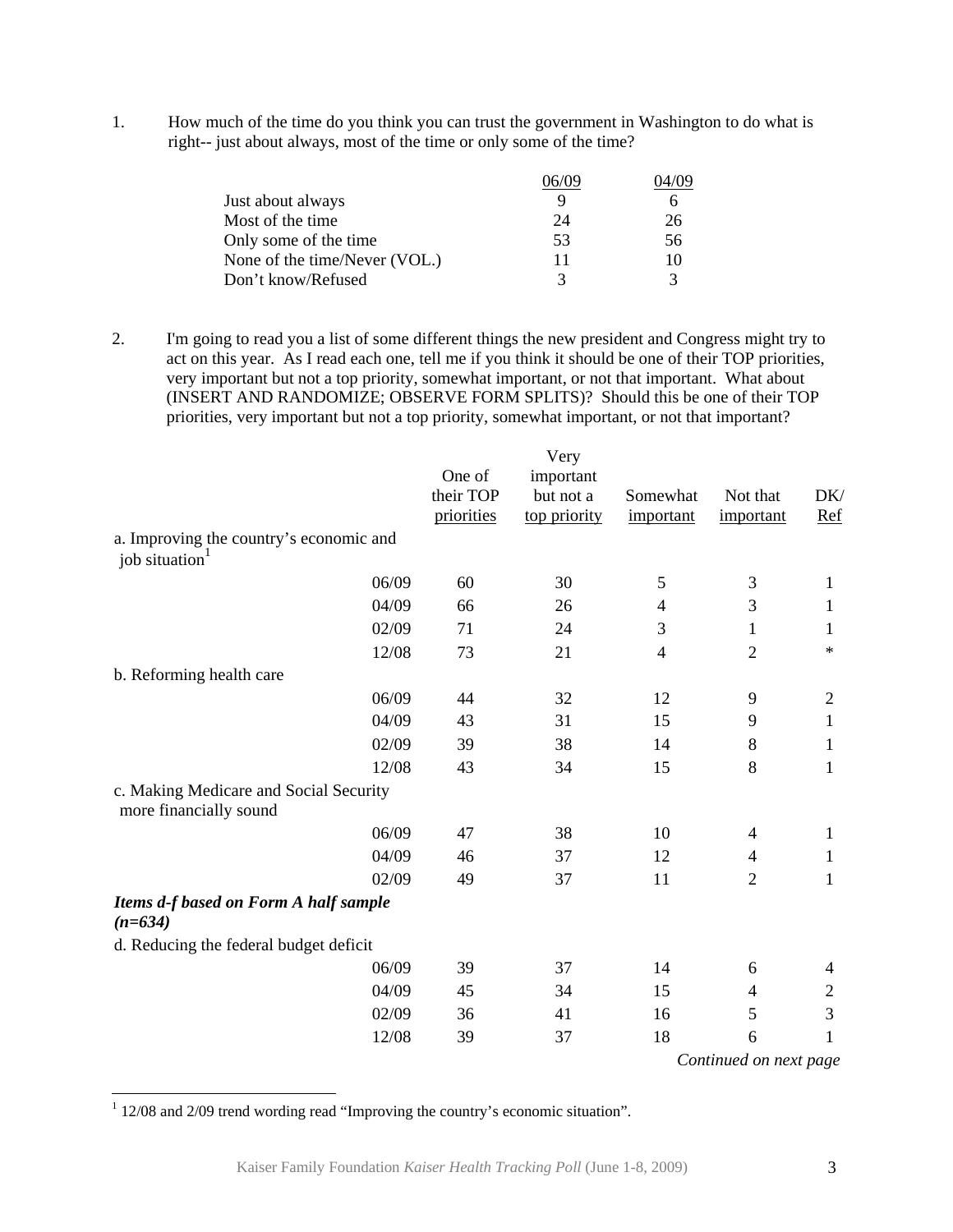|                                                                |       |            | Very         |           |                |                |
|----------------------------------------------------------------|-------|------------|--------------|-----------|----------------|----------------|
|                                                                |       | One of     | important    |           |                |                |
|                                                                |       | their TOP  | but not a    | Somewhat  | Not that       | DK/            |
|                                                                |       | priorities | top priority | important | important      | $Ref$          |
| e. Working to create more clean energy                         |       |            |              |           |                |                |
| sources                                                        |       |            |              |           |                |                |
|                                                                | 06/09 | 30         | 39           | 21        | 9              | $\mathbf{1}$   |
|                                                                | 04/09 | 26         | 42           | 22        | 10             | $\mathbf{1}$   |
|                                                                | 02/09 | 31         | 41           | 20        | 7              | $\mathbf{1}$   |
|                                                                | 12/08 | 36         | 36           | 21        | 6              | $\ast$         |
| f. Fighting terrorism                                          |       |            |              |           |                |                |
|                                                                | 06/09 | 44         | 34           | 13        | 7              | $\overline{2}$ |
|                                                                | 04/09 | 43         | 37           | 13        | 7              | $\mathbf{1}$   |
|                                                                | 02/09 | 42         | 41           | 12        | 4              | $\mathbf{1}$   |
|                                                                | 12/08 | 48         | 36           | 13        | $\overline{2}$ | $\ast$         |
| Items g-h based on Form B half sample<br>$(n=571)$             |       |            |              |           |                |                |
| g. Improving public schools <sup>2</sup>                       |       |            |              |           |                |                |
|                                                                | 06/09 | 37         | 44           | 12        | 5              | $\mathbf{2}$   |
|                                                                | 04/09 | 38         | 40           | 16        | 5              | $\mathbf{2}$   |
|                                                                | 02/09 | 35         | 38           | 19        | 6              | $\mathbf{1}$   |
|                                                                | 12/08 | 37         | 40           | 14        | $\overline{7}$ | $\ast$         |
| h. Dealing with continued conflicts in Iraq<br>and Afghanistan |       |            |              |           |                |                |
|                                                                | 06/09 | 31         | 32           | 19        | 14             | 4              |
|                                                                | 04/09 | 31         | 35           | 21        | 10             | 3              |

*Q.2 continued* 

READ ALL: Now I'd like to turn to the subject of health care.

3. Which comes closer to describing your own views? Given the serious economic problems facing the country (we cannot afford to take on health care reform right now) OR (it is more important than ever to take on health care reform now)? (ROTATE OPTIONS IN PARENTHESES)

|                                                                     | 6/09 | 04/09 | 02/09 | 12/08 | 10/08 |
|---------------------------------------------------------------------|------|-------|-------|-------|-------|
| We cannot afford to take on health care reform<br>right now         | 35   | 37    | 34    | 37    | 34    |
| It is more important than ever to take on health<br>care reform now | 61   | 59    | 62.   |       | 62    |
| Don't know/Refused                                                  |      |       |       |       |       |

<sup>&</sup>lt;sup>2</sup> 12/08 and 2/09 trend wording read "Providing more support to improve public schools."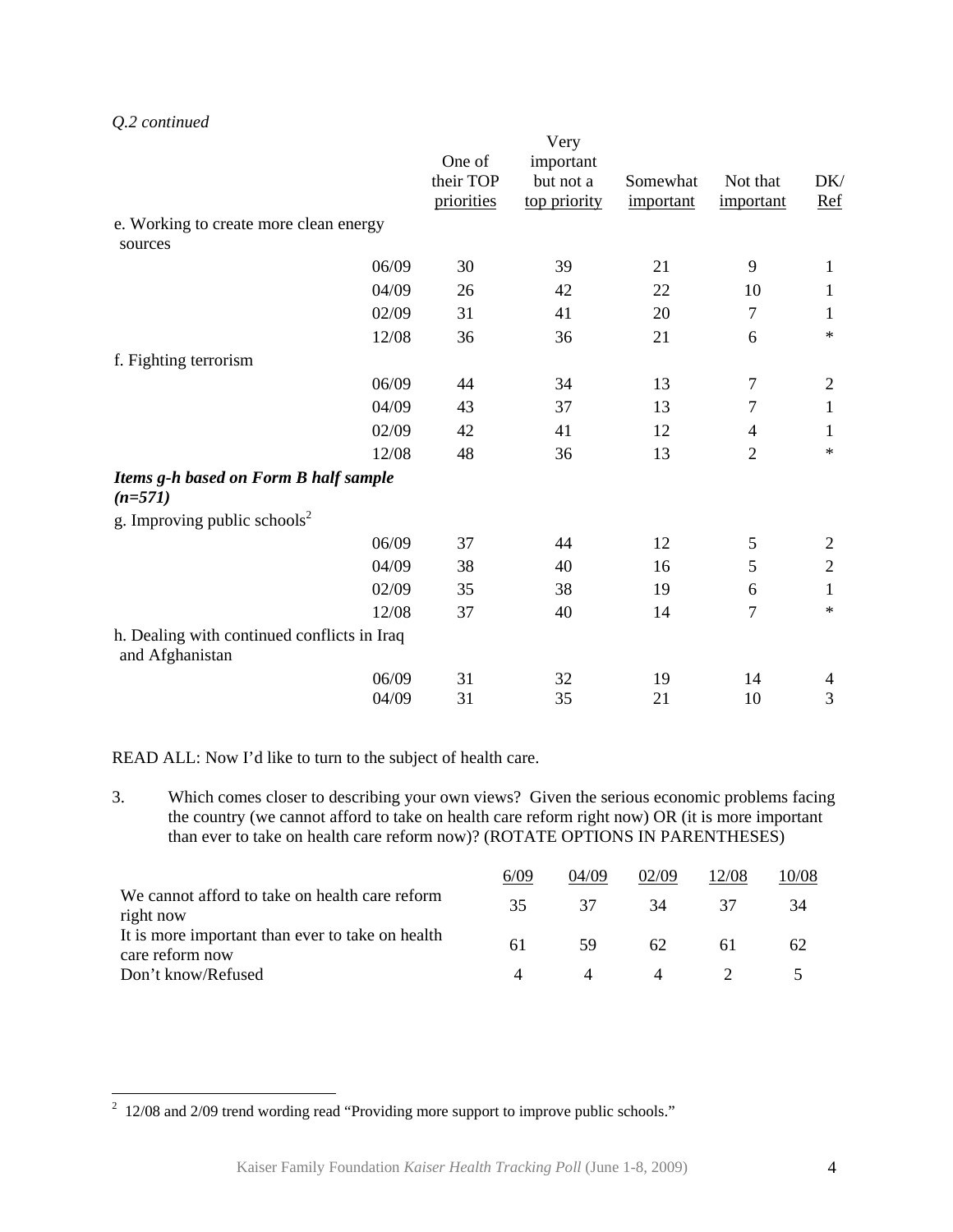4. Do you think (INSERT AND ROTATE) would be (better off) or (worse off) if the President and Congress passed health care reform, or don't you think it would make much difference? (ROTATE VERBIAGE IN PARENTHESES)

|       |            |           | Wouldn't<br>make much | (VOL.)     | DK/            |
|-------|------------|-----------|-----------------------|------------|----------------|
|       | Better off | Worse off | difference            | It depends | $Ref$          |
|       |            |           |                       |            |                |
| 06/09 | 39         | 16        | 36                    | 3          |                |
| 04/09 | 43         | 14        | 36                    | 4          | $\overline{4}$ |
| 02/09 | 38         | 11        | 43                    | 4          | 3              |
|       |            |           |                       |            |                |
| 06/09 | 57         | 16        | 19                    | 3          |                |
| 04/09 | 56         | 15        | 21                    | 3          | 5              |
| 02/09 | 59         | 12        | 19                    | 5          |                |
|       |            |           |                       |            |                |

Note: Americans' expectations of the effect of the Clinton Health Care Reform Plan on them, seven months after the plan's introduction

Effect on you personally: Worse off (37%) No difference (40%) Better off (19%) Don't know (4%)

Source: Gallup/CNN/USA Today Poll, 16 April 1994

## ROTATE QUESTIONS 5 AND 6

5. Which comes closer to your opinion? (READ AND ROTATE )

|                                                                                                                                                                                          | 06/09 | 02/09 |
|------------------------------------------------------------------------------------------------------------------------------------------------------------------------------------------|-------|-------|
| If policymakers made the right changes, they could reform the<br>health care system without spending more money to do it                                                                 | 60    | .58   |
| To make any real reforms to the health care system, policymakers<br>will need to spend more money, either by raising some taxes,<br>taking from other programs or increasing the deficit | 34    | 36    |
| (DO NOT READ) Don't know/Refused                                                                                                                                                         | h     |       |

## ROTATE QUESTIONS 5 AND 6

6. Which comes closer to your opinion? (READ AND ROTATE)

|                                                                                                                                                                       | 06/09 | 02/09 |
|-----------------------------------------------------------------------------------------------------------------------------------------------------------------------|-------|-------|
| If policymakers made the right changes, they could reform the<br>health care system without changing the existing health care<br>arrangements of people like yourself | 49    | 56    |
| Making any real reforms to the health care system will probably<br>require people like yourself to change your existing health care                                   |       | 37    |
| arrangements<br>(DO NOT READ) Don't know/Refused                                                                                                                      |       |       |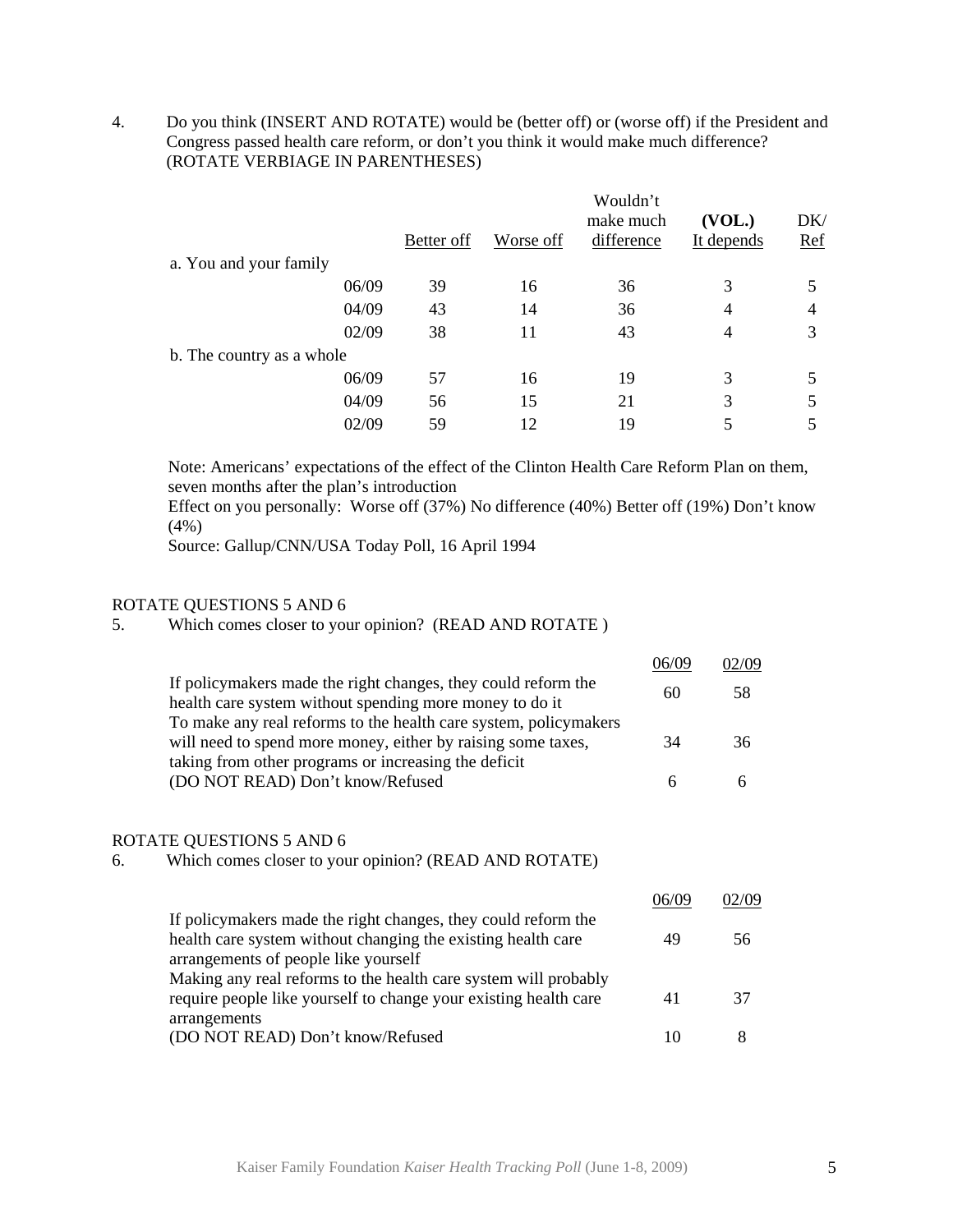7. Would you be willing to pay more—either in higher health insurance premiums or higher taxes in order to increase the number of Americans who have health insurance, or not?

|                    | 06/09 | 12/08 |
|--------------------|-------|-------|
| Yes, would         | 41    | 47    |
| No. would not      | 54    | 49    |
| Don't know/Refused |       |       |

8. To the best of your knowledge, do you think each of the following groups ARE or ARE NOT supporting the president and Congress' efforts to reform health care this year? (First/Next,) (INSERT AND RANDOMIZE; OBSERVE FORM SPLITS) READ FOR FIRST ITEM THEN AS NECESSARY: Do you think (INSERT ITEM) ARE or ARE NOT supporting the president and Congress' efforts to reform health care this year?

|                                                 |       | Are<br>supporting<br>efforts | Are not<br>supporting<br>efforts | DK/<br>Ref |
|-------------------------------------------------|-------|------------------------------|----------------------------------|------------|
| Items a-d based on Form A half sample $(n=634)$ |       |                              |                                  |            |
| a. Big business groups                          |       |                              |                                  |            |
|                                                 | 06/09 | 20                           | 64                               | 17         |
| b. Pharmaceutical and drug companies            |       |                              |                                  |            |
|                                                 | 06/09 | 27                           | 58                               | 14         |
| c. Hospital groups                              |       |                              |                                  |            |
|                                                 | 06/09 | 40                           | 44                               | 16         |
| d. Labor unions                                 |       |                              |                                  |            |
|                                                 | 06/09 | 46                           | 34                               | 21         |
| Items e-h based on Form B half sample $(n=571)$ |       |                              |                                  |            |
| e. Small business groups                        |       |                              |                                  |            |
|                                                 | 06/09 | 38                           | 49                               | 13         |
| f. Health insurance companies                   |       |                              |                                  |            |
|                                                 | 06/09 | 27                           | 62                               | 11         |
| g. Doctors groups                               |       |                              |                                  |            |
|                                                 | 06/09 | 31                           | 54                               | 15         |
| h. Consumer groups                              |       |                              |                                  |            |
|                                                 | 06/09 | 44                           | 34                               | 22         |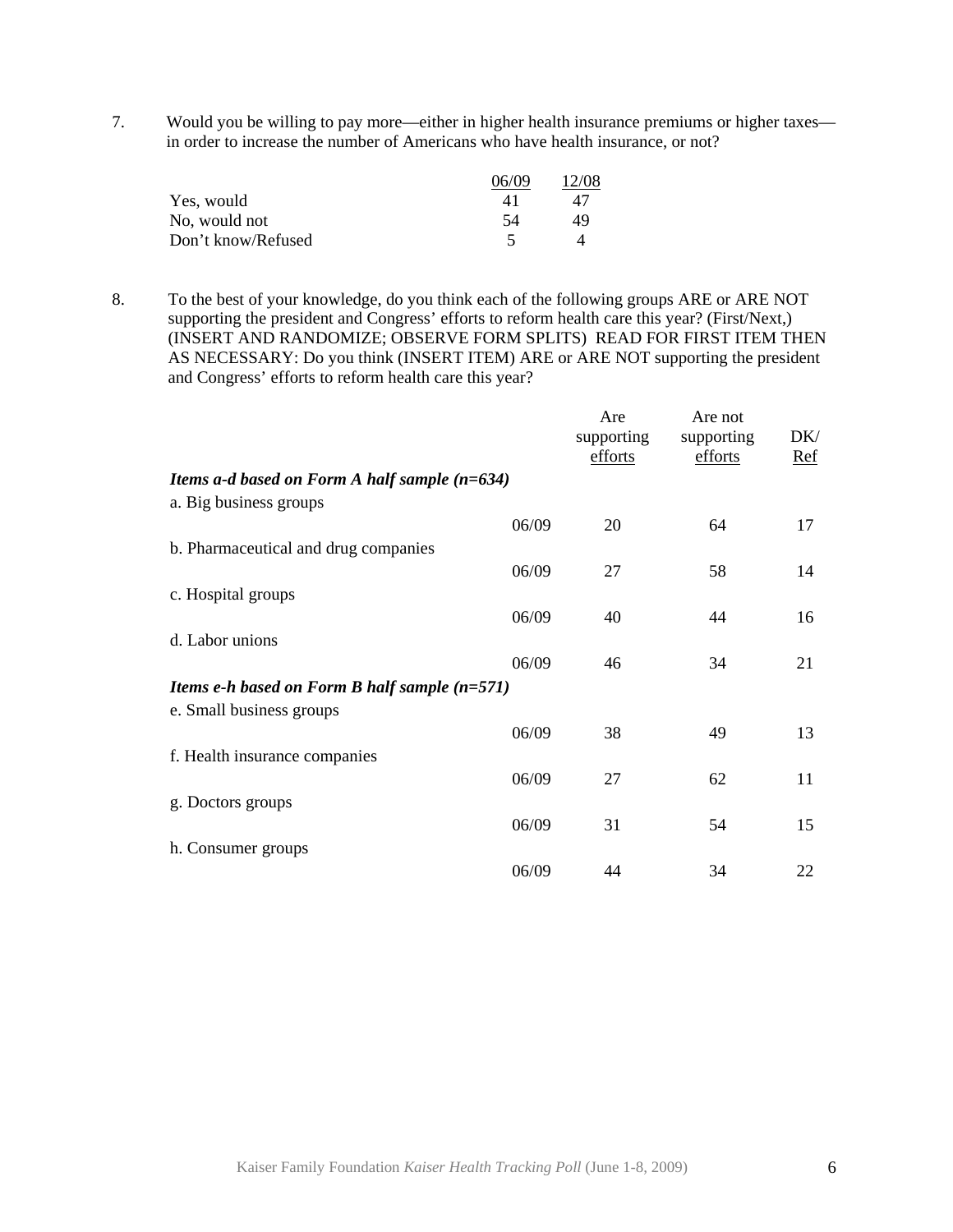9. Now I'm going to read you some different ways to increase the number of Americans covered by health insurance. As I read each one, please tell me whether you would favor it or oppose it. Here's the (first/next) one – (INSERT AND RANDOMIZE). Do you favor or oppose this? (Is that strongly favor/oppose or somewhat favor/oppose?)

|                                                                                            |       | --------Favor-------- |                |       | --------Oppose-------- |                |                |
|--------------------------------------------------------------------------------------------|-------|-----------------------|----------------|-------|------------------------|----------------|----------------|
| Items $c$ -e based on Form A half sample ( $n=634$ )                                       |       |                       | Some-          |       |                        | Some-          | DK/            |
| Items f-h based on Form B half sample $(n=571)$                                            | Total | Strongly              | what           | Total | Strongly               | what           | Ref.           |
| a. Requiring employers to offer health insurance                                           |       |                       |                |       |                        |                |                |
| to their workers or pay money into a                                                       |       |                       |                |       |                        |                |                |
| government fund that will pay to cover those                                               |       |                       |                |       |                        |                |                |
| without insurance                                                                          |       |                       |                |       |                        |                |                |
| 06/09                                                                                      | 69    | 42                    | 27             | 28    | 16                     | 11             | 3              |
| 04/09                                                                                      | 71    | 44                    | 27             | 25    | 14                     | 11             | $\overline{4}$ |
| 12/08                                                                                      | 71    | 47                    | 24             | 26    | 15                     | 11             | $\overline{4}$ |
|                                                                                            |       |                       |                |       |                        |                |                |
| b. Requiring all Americans to have health<br>insurance, either from their employer or from |       |                       |                |       |                        |                |                |
|                                                                                            |       |                       |                |       |                        |                |                |
| another source, with financial help for those                                              |       |                       |                |       |                        |                |                |
| who can't afford it                                                                        |       |                       |                |       |                        |                |                |
| 06/09                                                                                      | 71    | 42                    | 29             | 26    | 16                     | 10             | 3              |
| 04/09                                                                                      | 72    | 48                    | 24             | 25    | 13                     | 13             | $\mathfrak{Z}$ |
| 12/08                                                                                      | 67    | 40                    | 27             | 31    | 18                     | 13             | $\overline{2}$ |
| c. Offering tax credits to help people buy private                                         |       |                       |                |       |                        |                |                |
| health insurance                                                                           |       |                       |                |       |                        |                |                |
| 06/09                                                                                      | 69    | 41                    | 28             | 28    | 14                     | 14             | $\mathfrak{Z}$ |
| 04/09                                                                                      | 67    | 36                    | 31             | 29    | 13                     | 17             | $\overline{4}$ |
| 12/08                                                                                      | 65    | 33                    | 32             | 33    | 17                     | 16             | $\overline{2}$ |
| 09/08                                                                                      | 65    | $\overline{a}$        | $\blacksquare$ | 27    | $\frac{1}{2}$          | $\blacksquare$ | 8              |
| d. Expanding Medicare to cover people between                                              |       |                       |                |       |                        |                |                |
| the ages of 55 and 64 who do not have health                                               |       |                       |                |       |                        |                |                |
| insurance                                                                                  |       |                       |                |       |                        |                |                |
| 06/09                                                                                      | 75    | 53                    | 22             | 23    | 13                     | 9              | $\overline{c}$ |
| 04/09                                                                                      | 79    | 53                    | 26             | 18    | 9                      | 9              | $\mathfrak{Z}$ |
| 12/08                                                                                      | 76    | 47                    | 29             | 22    | 11                     | 11             | $\overline{c}$ |
| 09/08                                                                                      | 70    | $\overline{a}$        | $\blacksquare$ | 24    |                        | $\blacksquare$ | $\overline{5}$ |
| e. Creating a public health insurance option                                               |       |                       |                |       |                        |                |                |
| similar to Medicare to compete with private                                                |       |                       |                |       |                        |                |                |
| health insurance plans                                                                     |       |                       |                |       |                        |                |                |
| 06/09                                                                                      | 68    | 40                    | 27             | 28    | 17                     | 11             | $\overline{4}$ |
| 04/09                                                                                      | 67    | 34                    | 33             | 29    | 15                     | 14             | 5              |
| f. Expanding state government programs for low-                                            |       |                       |                |       |                        |                |                |
| income people, such as Medicaid and the State                                              |       |                       |                |       |                        |                |                |
| Children's Health Insurance Program                                                        |       |                       |                |       |                        |                |                |
| 06/09                                                                                      | 75    | 46                    | 29             | 22    | 12                     | 10             | 3              |
| 04/09                                                                                      | 77    | 51                    | 26             | 20    | 10                     | 10             | $\sqrt{2}$     |
| 12/08                                                                                      | 73    | 43                    | 30             | 25    | 11                     | 14             | $\overline{2}$ |

*Continued on next page*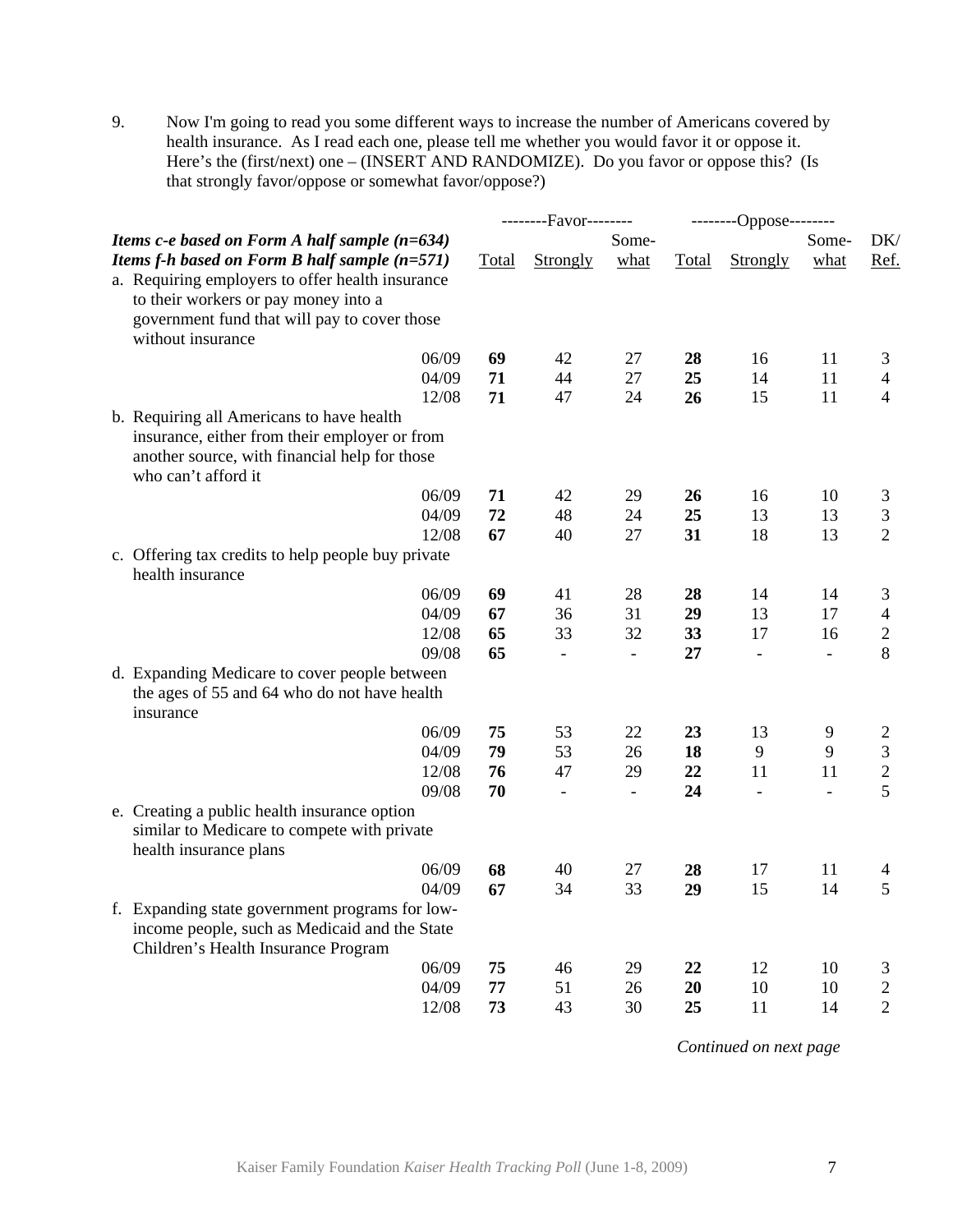## *Q.9 continued*

|                                                 | --------Favor-------- |          | $---Oppose--$ |       |          |       |      |
|-------------------------------------------------|-----------------------|----------|---------------|-------|----------|-------|------|
|                                                 |                       |          | Some-         |       |          | Some- | DK/  |
|                                                 | Total                 | Strongly | what          | Total | Strongly | what  | Ref. |
| g. Having a national health plan in which all   |                       |          |               |       |          |       |      |
| Americans would get their insurance from a      |                       |          |               |       |          |       |      |
| single government plan                          |                       |          |               |       |          |       |      |
| 06/09                                           | 47                    | 28       | 19            | 49    | 36       | 14    | 4    |
| 04/09                                           | 49                    | 29       | 19            | 47    | 30       | 17    | 4    |
| 12/08                                           | 46                    | 28       | 18            | 53    | 39       | 14    | ∍    |
| h. Creating a public health insurance option to |                       |          |               |       |          |       |      |
| compete with private health insurance plans     |                       |          |               |       |          |       |      |
| 06/09                                           | 65                    | 32       | 33            | 29    | 17       | 12    | 6    |

10. Earlier you said you favored requiring employers to offer health insurance to their workers or pay money into a government fund. What if you heard that paying for this may cause some employers to lay off some workers? Would you still favor that proposal, or would you now oppose that proposal?

## *Based on those who favor requiring employers to offer health insurance to their workers or pay money into a government fund*

| Still favor<br>Oppose<br>Don't know/Refused                                                                       | 06/09<br>41<br>52<br>7<br>$(n=797)$ | 04/09<br>39<br>56<br>5<br>$(n=797)$ | 12/08<br>41<br>55<br>4<br>$(n=560)$ |
|-------------------------------------------------------------------------------------------------------------------|-------------------------------------|-------------------------------------|-------------------------------------|
| 9a/10. Summary Table based on total                                                                               |                                     |                                     |                                     |
|                                                                                                                   | 06/09                               | 04/09                               | 12/08                               |
| Still favor requiring employers to offer health insurance to their<br>workers or pay money into a government fund | 28                                  | 27                                  | 29                                  |
| Oppose requiring employers to offer health insurance to their<br>workers or pay money into a government fund      | 64                                  | 65                                  | 64                                  |
| Originally                                                                                                        | 28                                  | 25                                  | 25                                  |
| Once heard argument                                                                                               | 36                                  | 40                                  | 39                                  |
| Don't know/Refused                                                                                                | 8                                   | 7                                   | 7                                   |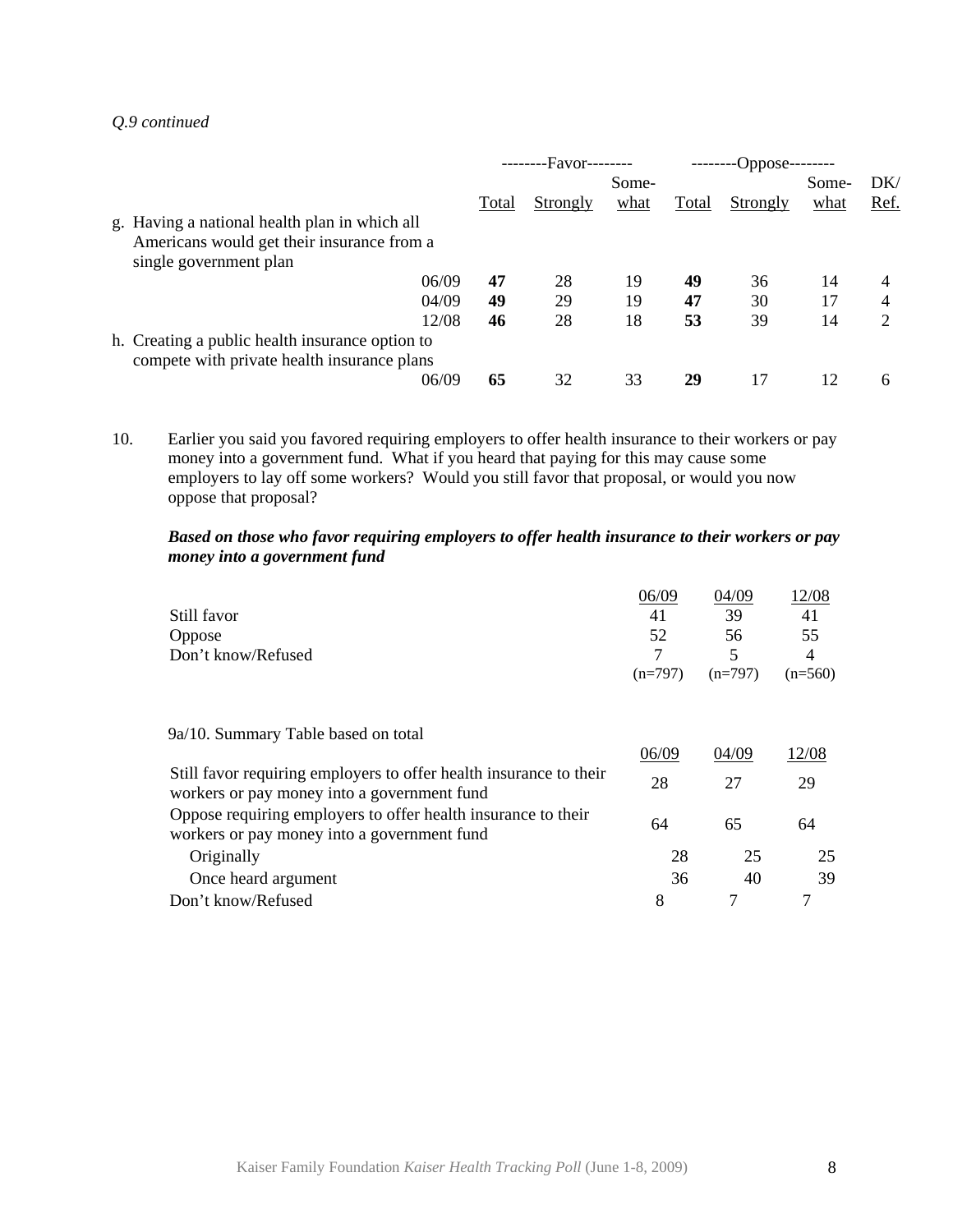11. Earlier you said you opposed requiring employers to offer health insurance to their workers. What if you heard that this would be more fair because today some employers pay for health insurance and some do not? Would you still oppose that proposal, or would you now favor that proposal?

## *Based on those who oppose requiring employers to offer health insurance to their workers or pay money into a government fund*

|                                                                                                                    | 06/09     | 04/09     |
|--------------------------------------------------------------------------------------------------------------------|-----------|-----------|
| Still oppose                                                                                                       | 67        | 66        |
| Favor                                                                                                              | 27        | 28        |
| Don't know/Refused                                                                                                 | 6         |           |
|                                                                                                                    | $(n=362)$ | $(n=351)$ |
|                                                                                                                    |           |           |
| 9a/11. Summary Table based on total                                                                                |           |           |
|                                                                                                                    | 06/09     | 04/09     |
| Favor requiring employers to offer health insurance to their                                                       | 76        | 78        |
| workers or pay money into a government fund                                                                        |           |           |
| Originally                                                                                                         | 69        | 71        |
| Once heard argument                                                                                                |           |           |
| Still oppose requiring employers to offer health insurance to their<br>workers or pay money into a government fund | 19        | 17        |
| Don't know/Refused                                                                                                 | 5         | 5         |

12. Earlier you said you favored requiring all Americans to have health insurance. What if you heard that this could mean that some people would be required to buy health insurance that they find too expensive or did not want? Would you still favor that proposal, or would you oppose that proposal?

# *Based on those who favor requiring all Americans to have health insurance from their employer or from another source*

|                                                                                                            | 06/09     | 12/08     |
|------------------------------------------------------------------------------------------------------------|-----------|-----------|
| Still favor                                                                                                | 40        | 28        |
| Oppose                                                                                                     | 55        | 69        |
| Don't know/Refused                                                                                         | 5         | 2         |
|                                                                                                            | $(n=818)$ | $(n=544)$ |
|                                                                                                            |           |           |
| 9b/12. Summary Table based on total                                                                        |           |           |
|                                                                                                            | 06/09     | 12/08     |
| Still favor requiring all Americans to have health insurance from<br>their employer or from another source | 29        | 19        |
| Oppose requiring all Americans to have health insurance                                                    | 64        | 78        |
| Originally                                                                                                 | 26        | 31        |
| Once heard argument                                                                                        | 39        | 47        |
| Don't know/Refused                                                                                         | 7         | 4         |
|                                                                                                            |           |           |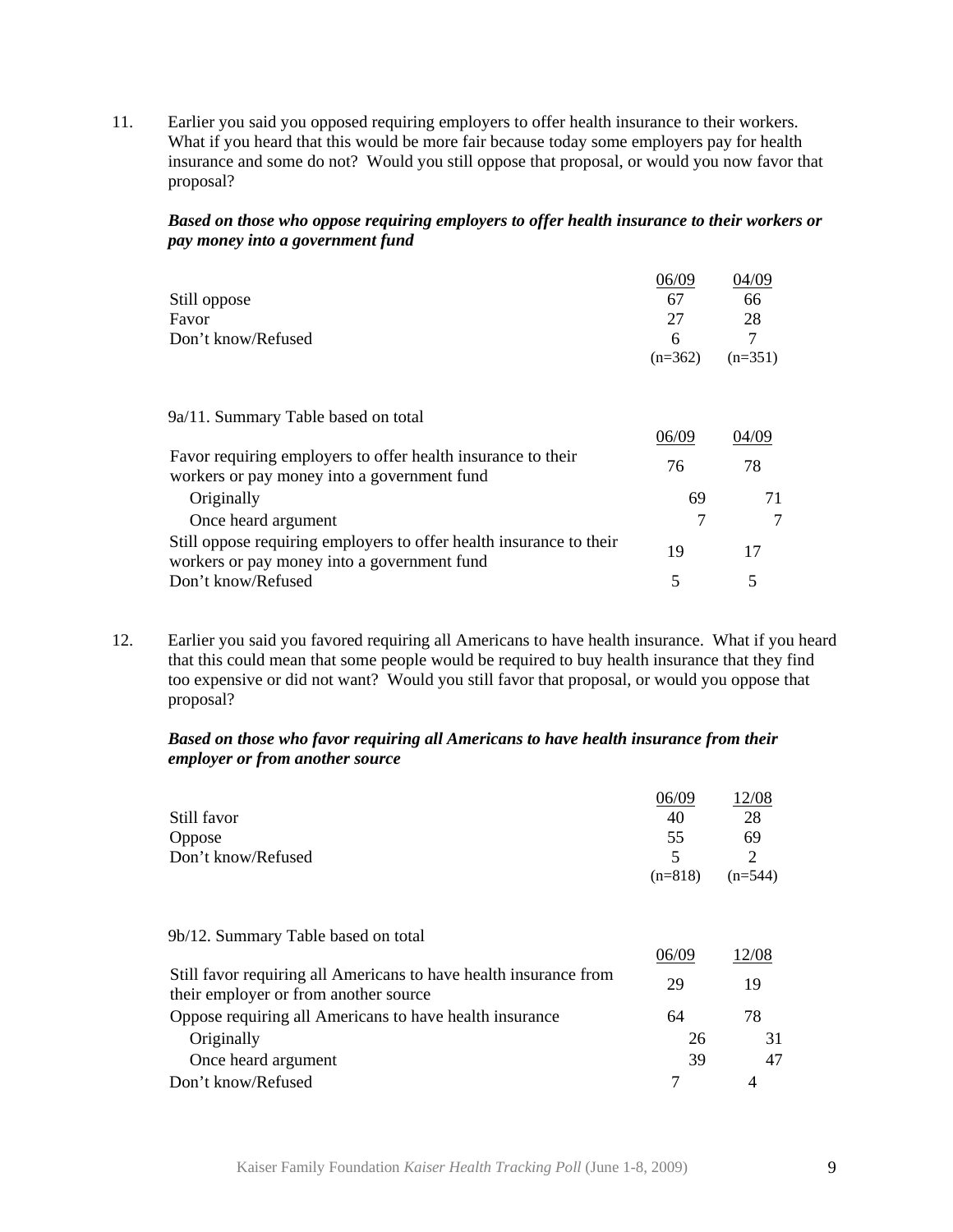13. Earlier you said you opposed requiring all Americans to have health insurance. What if you heard that without such a requirement, insurance companies would still be allowed to deny coverage to people who are sick? Would you still oppose that proposal, or would you now favor that proposal?

## *Based on those who oppose requiring all Americans to have health insurance from their employer or from another source (n=345)*

|                    | 06/09 |
|--------------------|-------|
| Still oppose       | 66    |
| Favor              | 26    |
| Don't know/Refused | Q     |

9b/13. Summary Table based on total

| Favor requiring all Americans to have health insurance from their<br>employer or from another source | 78 |
|------------------------------------------------------------------------------------------------------|----|
| Originally                                                                                           |    |
| Once heard argument                                                                                  |    |
| Still oppose requiring all Americans to have health insurance                                        | 17 |
| Don't know/Refused                                                                                   | 5  |

14. During the past seven days, did you see, hear or read any advertisements having to do with proposed changes in the health care system?

|                    | 6/09 | 02/09 | 09/93 |
|--------------------|------|-------|-------|
| Yes                |      | 20    | 40    |
| No                 | 78   | 70    | 58    |
| Don't know/Refused |      |       |       |

14a. Did these advertisements make you more or less likely to believe that major changes are needed in the health care system, or did these advertisements not have much effect either way?

## *Based on those who saw, heard or read ads related to health care reform*

|                                      | 6/09      | 09/93     |
|--------------------------------------|-----------|-----------|
| More likely                          | 33        | 53        |
| Less likely                          | 14        | 5         |
| No effect either way                 | 52        | 42        |
| Don't know/Refused                   |           |           |
|                                      | $(n=265)$ | $(n=480)$ |
| 14/14a. Summary Table based on total |           |           |
|                                      | 6/09      | 09/93     |
| More likely                          | 7         | 21        |
| Less likely                          | 3         | 2         |
| No effect either way                 | 11        | 17        |
| Don't know/Not aware of ads          | 79        | 60        |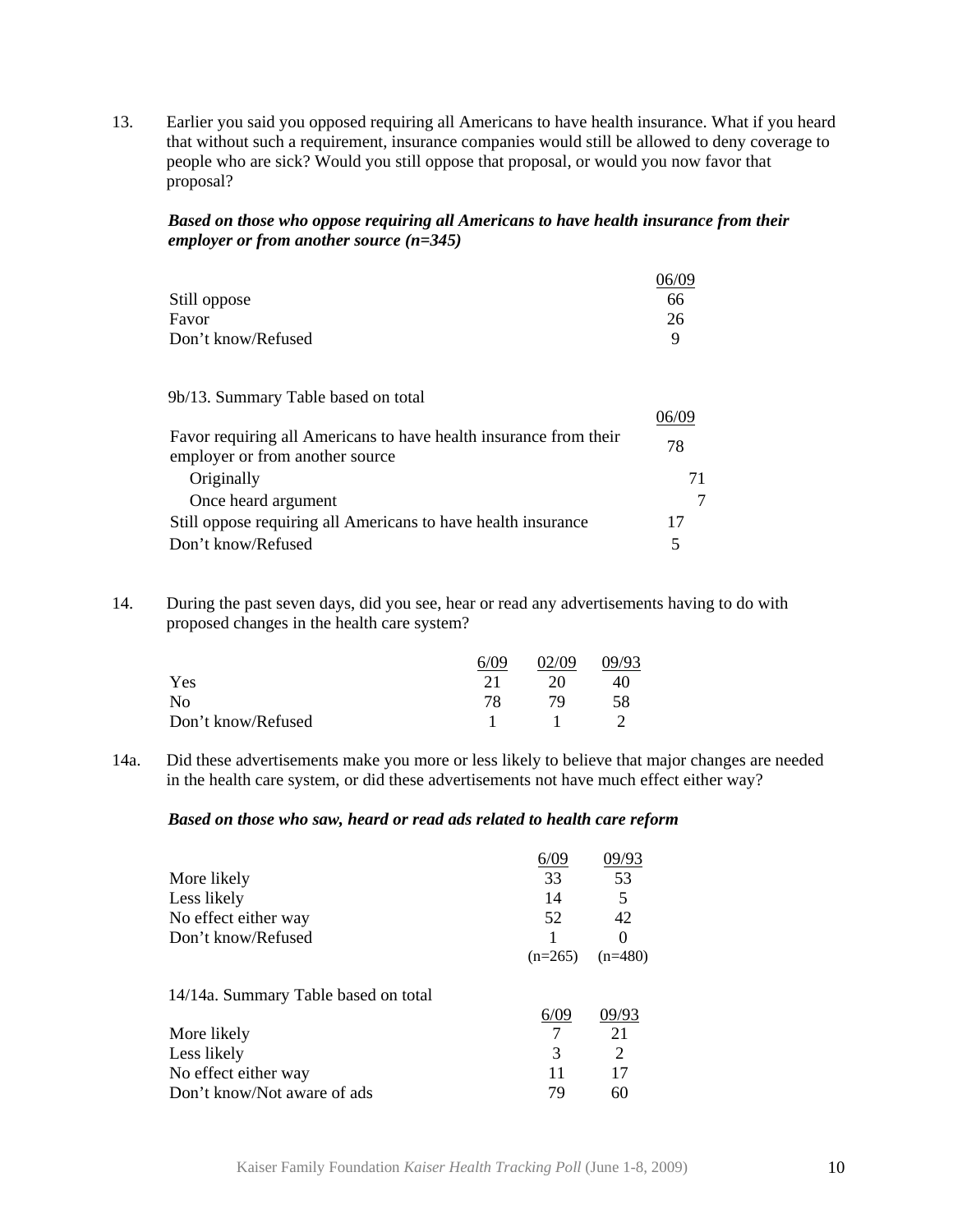14b. As far as you could tell, were those ads IN FAVOR OF passing some sort of health care reform this year, or OPPOSED to passing some sort of health care reform this year?

#### *Based on those who saw, heard or read ads related to health care reform (n=265)*

| In favor of passing some sort of health care reform this year<br>Opposed to passing some sort of health care reform this year<br>Don't know/Refused | 62<br>26<br>12 |
|-----------------------------------------------------------------------------------------------------------------------------------------------------|----------------|
| 14/14b. Summary Table based on total                                                                                                                |                |
|                                                                                                                                                     | 6/09           |
| In favor of passing some sort of health care reform this year                                                                                       | 13             |
| Opposed to passing some sort of health care reform this year                                                                                        | 5              |
| Don't know/Not aware of ads                                                                                                                         | 82             |

15. Please tell me if you would favor or oppose each of the following to help pay for health care reform and provide coverage for more of the uninsured. How about (INSERT AND RANDOMIZE - ALWAYS ASK ITEM d LAST)? READ FOR FIRST ITEM THEN AS NECESSARY: Would you favor or oppose this to help pay for health care reform and provide coverage for more of the uninsured? (Is that strongly favor/oppose or somewhat favor/oppose?)

|                                                                                                                                                                                                                                                                                  |              | --------Favor-------- |       |              | $---Oppose--$ | ------      |                |
|----------------------------------------------------------------------------------------------------------------------------------------------------------------------------------------------------------------------------------------------------------------------------------|--------------|-----------------------|-------|--------------|---------------|-------------|----------------|
|                                                                                                                                                                                                                                                                                  |              |                       | Some- |              |               | Some-       | DK/            |
|                                                                                                                                                                                                                                                                                  | <b>Total</b> | Strongly              | what  | <b>Total</b> | Strongly      | <u>what</u> | <u>Ref.</u>    |
| a. Increasing the cigarette tax                                                                                                                                                                                                                                                  |              |                       |       |              |               |             |                |
| 06/09                                                                                                                                                                                                                                                                            | 68           | 54                    | 14    | 30           | 21            | 9           |                |
| 04/09                                                                                                                                                                                                                                                                            | 65           | 51                    | 14    | 34           | 26            | 9           | 1              |
| 12/08<br>Compare to:                                                                                                                                                                                                                                                             | 72           | 63                    | 9     | 27           | 22            | 5           | 1              |
| Increasing the number of Americans who have                                                                                                                                                                                                                                      |              |                       |       |              |               |             |                |
| health insurance is likely to require an increase in                                                                                                                                                                                                                             |              |                       |       |              |               |             |                |
| government spending and/or a tax increase to pay                                                                                                                                                                                                                                 |              |                       |       |              |               |             |                |
| for it. Please tell me if you would favor or oppose                                                                                                                                                                                                                              |              |                       |       |              |               |             |                |
| increasing the cigarette tax.                                                                                                                                                                                                                                                    |              |                       |       |              |               |             |                |
| b. Increasing income taxes for all those who pay<br>income taxes                                                                                                                                                                                                                 |              |                       |       |              |               |             |                |
| 06/09                                                                                                                                                                                                                                                                            | 29           | 11                    | 19    | 67           | 50            | 17          | 3              |
| 04/09                                                                                                                                                                                                                                                                            | 28           | 12                    | 16    | 70           | 51            | 19          | $\overline{2}$ |
| 12/08<br>Compare to:                                                                                                                                                                                                                                                             | 36           | 13                    | 23    | 62           | 44            | 18          | $\overline{2}$ |
| Increasing the number of Americans who have<br>health insurance is likely to require an increase in<br>government spending and/or a tax increase to pay<br>for it. Please tell me if you would favor or oppose<br>increasing income taxes for all those who pay<br>income taxes. |              |                       |       |              |               |             |                |

*Continued on next page*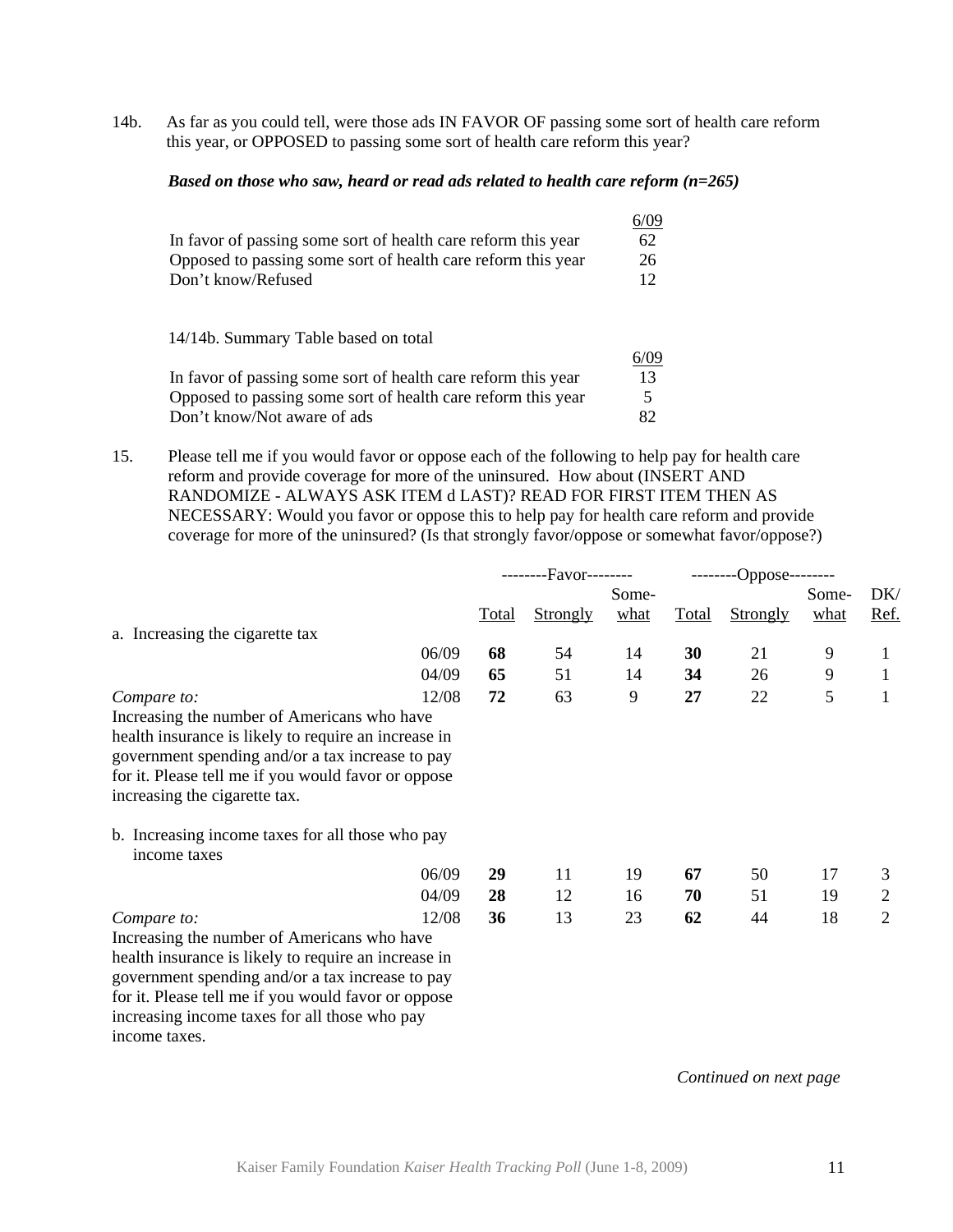## *Q.15 continued*

|                                                      |             | --------Favor-------- |       |       | --------Oppose-------- |       |                |
|------------------------------------------------------|-------------|-----------------------|-------|-------|------------------------|-------|----------------|
|                                                      |             |                       | Some- |       |                        | Some- | DK/            |
|                                                      | Total       | <b>Strongly</b>       | what  | Total | Strongly               | what  | Ref.           |
| c. Increasing income taxes for people from           |             |                       |       |       |                        |       |                |
| families making more than \$250,000 a year           |             |                       |       |       |                        |       |                |
|                                                      | 68<br>06/09 | 49                    | 19    | 30    | 19                     | 11    | 2              |
|                                                      | 71<br>04/09 | 49                    | 22    | 28    | 18                     | 10    | 1              |
| Compare to:                                          | 12/08<br>70 | 51                    | 19    | 27    | 19                     | 8     | $\overline{2}$ |
| Increasing the number of Americans who have          |             |                       |       |       |                        |       |                |
| health insurance is likely to require an increase in |             |                       |       |       |                        |       |                |
| government spending and/or a tax increase to pay     |             |                       |       |       |                        |       |                |
| for it. Please tell me if you would favor or oppose  |             |                       |       |       |                        |       |                |
| increasing income taxes for people from families     |             |                       |       |       |                        |       |                |
| making more than \$250,000 a year.                   |             |                       |       |       |                        |       |                |
|                                                      |             |                       |       |       |                        |       |                |
| Item d always asked last                             |             |                       |       |       |                        |       |                |
| d. Increasing taxes on soda and sugary soft          |             |                       |       |       |                        |       |                |
| $drinks^3$                                           |             |                       |       |       |                        |       |                |
|                                                      | 06/09<br>52 | 31                    | 22    | 44    | 26                     | 18    | 3              |
|                                                      | 04/09<br>46 | 23                    | 23    | 53    | 32                     | 21    | 1              |
| e. Increasing taxes on alcohol, wine and beer        |             |                       |       |       |                        |       |                |
|                                                      | 68<br>06/09 | 48                    | 19    | 31    | 20                     | 11    | $\overline{2}$ |
|                                                      | 04/09<br>68 | 46                    | 22    | 31    | 19                     | 12    | $\mathbf{1}$   |
| f. Increasing taxes on unhealthy snack foods         |             |                       |       |       |                        |       |                |
|                                                      | 55<br>06/09 | 34                    | 21    | 42    | 25                     | 17    | 3              |
|                                                      | 04/09<br>52 | 28                    | 24    | 46    | 29                     | 17    | $\overline{2}$ |
|                                                      |             |                       |       |       |                        |       |                |

16. Earlier you said you favored increasing taxes on soda and sugary soft drinks. What if you heard that this kind of tax increase would hit low income people the hardest. Would you still favor increasing taxes on soda and soft drinks, or would you now oppose the increase?

# *Based on those who favor increasing taxes on soda and sugary soft drinks (n=635)*

| Still favor                                                 | 74    |
|-------------------------------------------------------------|-------|
| Oppose                                                      | 23    |
| Don't know/Refused                                          | 3     |
|                                                             |       |
| 15d/16. Summary Table based on total                        |       |
|                                                             | 06/09 |
| Still favor increasing taxes on soda and sugary soft drinks | 39    |
| Oppose increasing taxes on soda and sugary soft drinks      | 56    |
| Originally                                                  | 44    |
| Once heard argument                                         | 12    |

<sup>&</sup>lt;sup>3</sup> April 2009 wording read: "Increasing taxes on soda and soft drinks."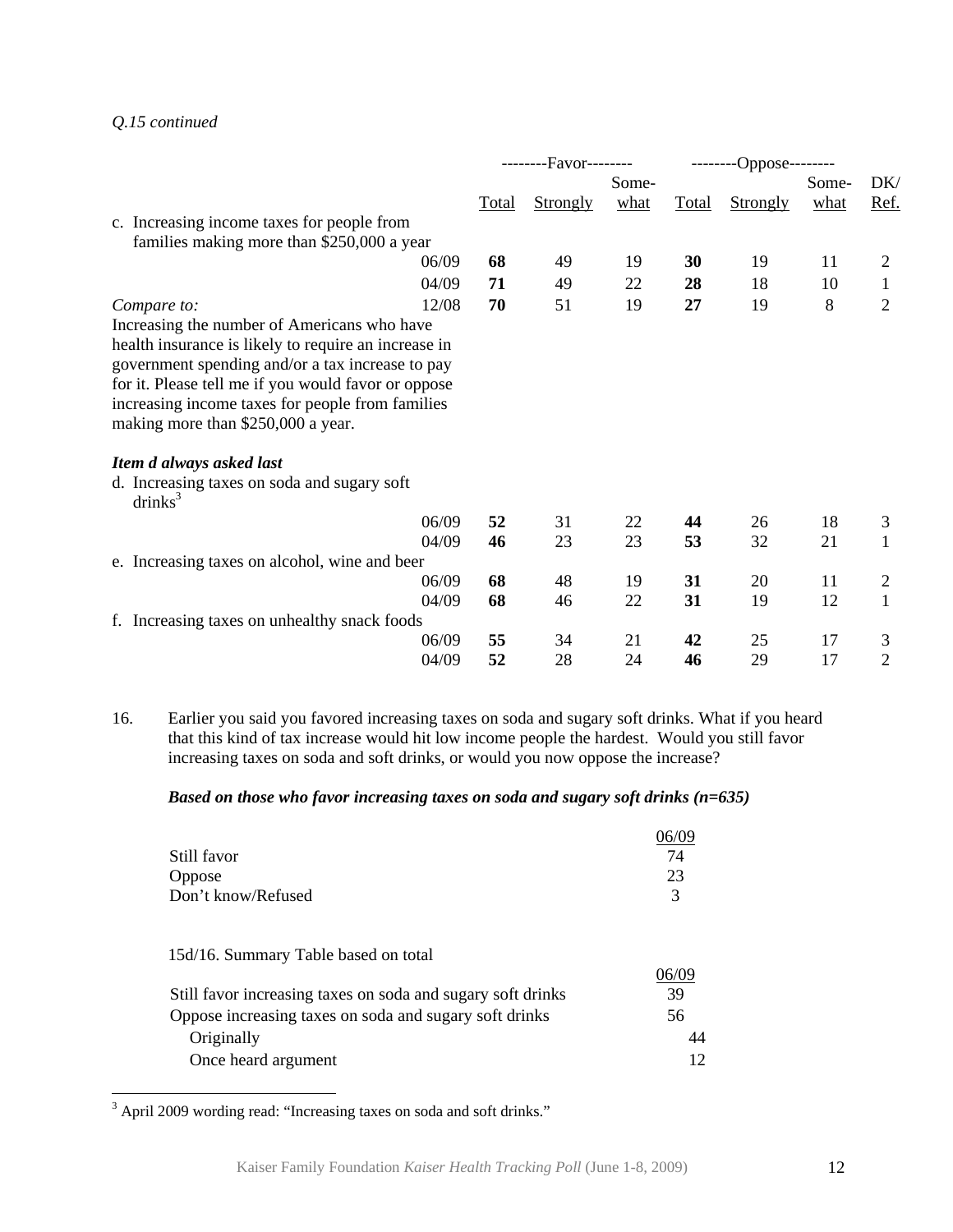17. Earlier you said you opposed increasing taxes on soda and sugary soft drinks. What if you heard that this kind of tax increase would raise money for health care reform while also tackling the health problems that stem from being overweight? Would you still oppose increasing taxes on soda and soft drinks, or would you now favor the tax increase?

#### *Based on those who oppose increasing taxes on soda and sugary soft drinks (n=530)*

|                    | 06/09         |
|--------------------|---------------|
| Still oppose       | 73            |
| Favor              | 25            |
| Don't know/Refused | $\mathcal{R}$ |
|                    |               |

15d/17. Summary Table based on total

|                                                              | 06/09 |
|--------------------------------------------------------------|-------|
| Favor increasing taxes on soda and sugary soft drinks        | 63    |
| Originally                                                   | 52.   |
| Once heard argument                                          |       |
| Still oppose increasing taxes on soda and sugary soft drinks | 32    |
| Don't know/Refused                                           | 4     |

18. Currently, the government determines how much doctors and hospitals get paid to treat people on Medicare. Would you favor or oppose limiting future increases in these payments as a way to help pay for health care reform?

|                    | 06/09 |
|--------------------|-------|
| Favor              | 53    |
| Oppose             | 37    |
| Don't know/Refused | 10    |

19. If you had to get health insurance on your own, how helpful would you find an independent organization or exchange that provides a range of health insurance plans for you to choose from while also guaranteeing that participating plans would not deny coverage to those with preexisting conditions or charge higher premiums to those who are in poorer health – do you think it would be very helpful, somewhat helpful, not too helpful, or not at all helpful to you?

## *Based on Form A half sample*

|                    | 06/09     | $08/08^3$   |
|--------------------|-----------|-------------|
| Very helpful       | 31        | 32          |
| Somewhat helpful   | 39        | 39          |
| Not too helpful    | 14        |             |
| Not at all helpful | 13        | 13          |
| Don't know/Refused | 3         |             |
|                    | $(n=634)$ | $(n=1,517)$ |

<sup>&</sup>lt;sup>3</sup> Trend wording read "If you had to get health insurance on your own, how helpful would you find an independent organization that provides a range of health insurance plans for you to choose from?" Trend based on total sample.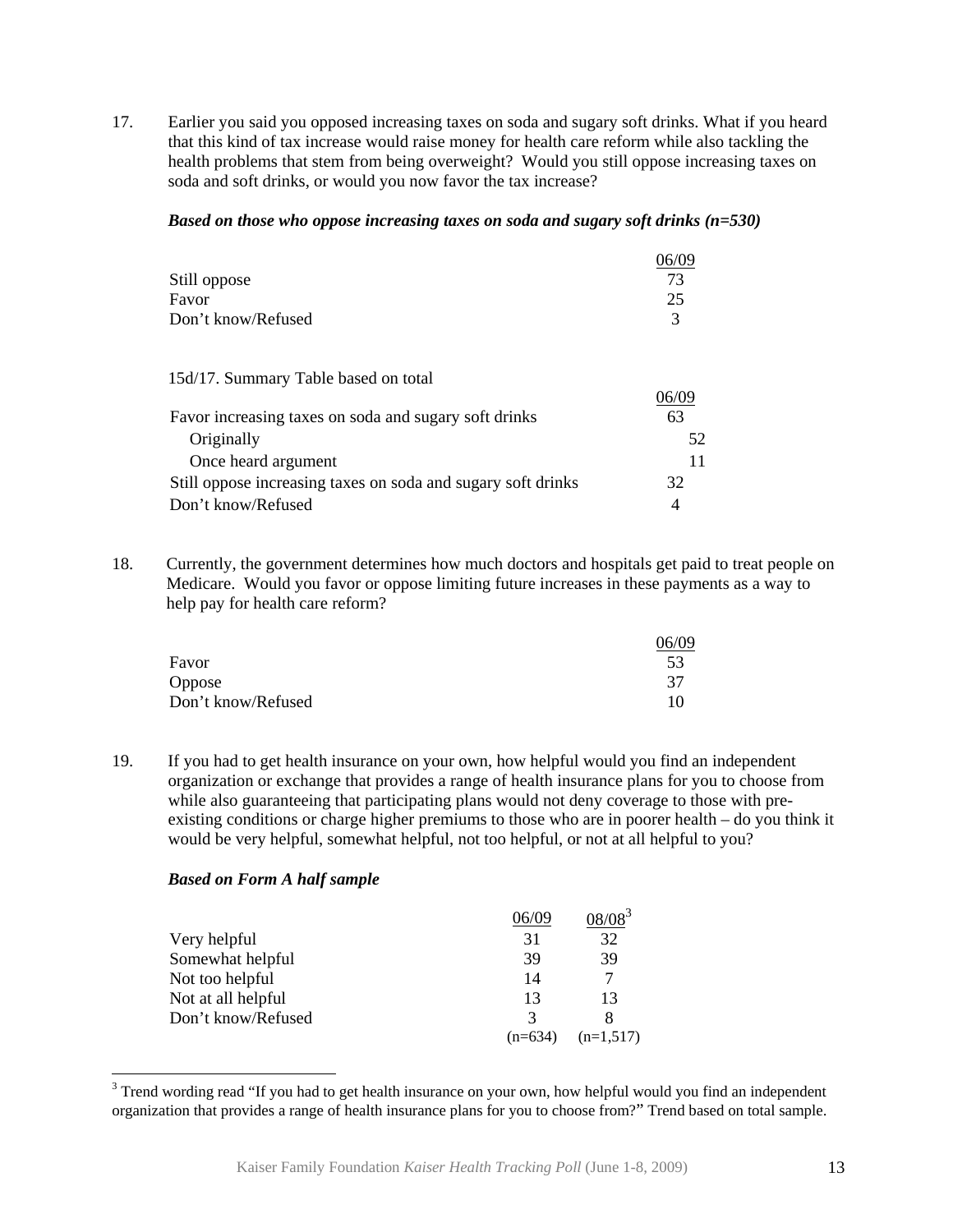20. If you had to get health insurance on your own, how helpful would you find an independent organization or exchange that provides a range of health insurance plans approved by the government – do you think it would be very helpful, somewhat helpful, not too helpful, or not at all helpful to you?

#### *Based on Form B half sample (n=571)*

 $\overline{a}$ 

|                    | 06/09        |
|--------------------|--------------|
| Very helpful       | 27           |
| Somewhat helpful   | 43           |
| Not too helpful    | 11           |
| Not at all helpful | 15           |
| Don't know/Refused | $\mathbf{z}$ |

21. Right now, workers do not pay taxes on the money that their employer puts into their health insurance benefits. Some policymakers are proposing that workers with the most generous health care benefits SHOULD pay taxes on a share of the money the employer puts into that health insurance, with those taxes helping to pay for health care reform including covering more of the uninsured. Do you favor or oppose changing the law so that workers with the most generous health care benefits would pay taxes on the money their employer puts toward their coverage? (Is that strongly favor/oppose or somewhat favor/oppose?)

|           |              | --------Favor-------- |       |       | --------Oppose-------- |       |      |
|-----------|--------------|-----------------------|-------|-------|------------------------|-------|------|
|           |              |                       | Some- |       |                        | Some- | DK/  |
|           | <b>Total</b> | Strongly              | what  | Total | Strongly               | what  | Ref. |
| 06/09     | 40           |                       | 23    | 54    | 35                     | 19    |      |
| 04/09     | 41           |                       | 24    | 52    | 36                     | 16.   |      |
| $12/08^4$ | 39           |                       | つつ    | 58    | 43                     |       |      |

<sup>&</sup>lt;sup>4</sup> Question wording: Many people are not aware that/As you indicated) right now, the average worker does not pay taxes on any money that his or her employer puts into his or her health insurance benefits. Some policymakers are proposing that workers who have very generous health care benefits from their employers SHOULD pay taxes on a share of the money the employer puts into that health insurance, with those taxes being used to help pay to cover the uninsured. Do you favor or oppose changing the law so that workers with very generous health care benefits would pay taxes on the money their employer puts toward their coverage?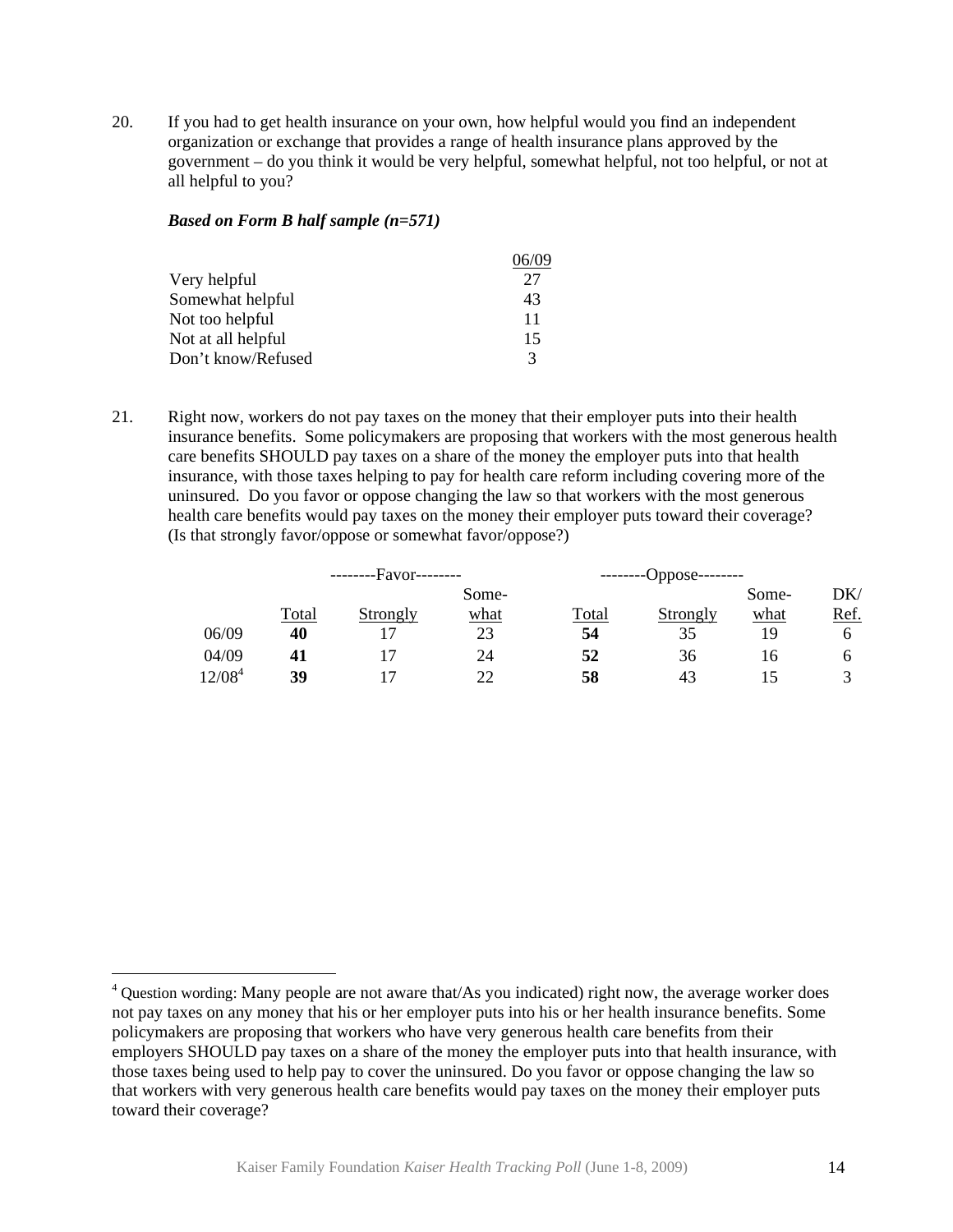22. What if you heard that the current policy (INSERT AND ROTATE). Would you still oppose changing the tax treatment of the health insurance benefits people get at work, or would you now favor it?

# *Based on those who oppose changing the law so that workers with the most generous health care benefits would pay taxes on the money their employer puts toward their coverage*

|                                                                                                                                                                              | Still oppose | <b>Favor</b> | DK/Ref. | (N)       |
|------------------------------------------------------------------------------------------------------------------------------------------------------------------------------|--------------|--------------|---------|-----------|
| a. is unfair because, right now, those Americans who buy<br>their own health insurance instead of getting it through an                                                      |              |              |         |           |
| employer don't get a tax break                                                                                                                                               |              |              |         |           |
| 06/09                                                                                                                                                                        | 67           | 26           | 8       | $(n=674)$ |
| 04/09                                                                                                                                                                        | 61           | 29           | 10      | $(n=688)$ |
| b. is unfair because higher-wage workers get a bigger tax<br>break than lower-wage workers                                                                                   |              |              |         |           |
| 06/09                                                                                                                                                                        | 67           | 26           | $\tau$  |           |
| 04/09                                                                                                                                                                        | 70           | 22           | 8       |           |
| 21/22a. Summary Table based on total                                                                                                                                         |              |              |         |           |
|                                                                                                                                                                              |              |              | 06/09   | 04/09     |
| Favor changing the law so that workers with the most generous health care benefits<br>would pay taxes on the money their employer puts toward their coverage                 |              |              | 54      | 57        |
| Originally                                                                                                                                                                   |              |              | 40      | 41        |
| Once heard argument (Is unfair because, right now, those Americans who buy their<br>own health insurance instead of getting it through an employer don't get a tax<br>break) |              |              | 14      | 15        |
| Still oppose changing the law so that workers with the most generous health care<br>benefits would pay taxes on the money their employer puts toward their coverage          |              |              | 36      | 32        |
| Don't know/Refused                                                                                                                                                           |              |              | 10      | 11        |
| 21/22b. Summary Table based on total                                                                                                                                         |              |              |         |           |
|                                                                                                                                                                              |              |              | 06/09   | 04/09     |
| Favor changing the law so that workers with the most generous health care benefits<br>would pay taxes on the money their employer puts toward their coverage                 |              |              | 54      | 53        |
| Originally                                                                                                                                                                   |              |              | 40      | 41        |
| Once heard argument (Is unfair because higher-wage workers get a bigger tax<br>break than lower-wage workers)                                                                |              |              | 14      | 12        |
| Still oppose changing the law so that workers with the most generous health care<br>benefits would pay taxes on the money their employer puts toward their coverage          |              |              | 36      | 37        |
| Don't know/Refused                                                                                                                                                           |              |              | 10      | 10        |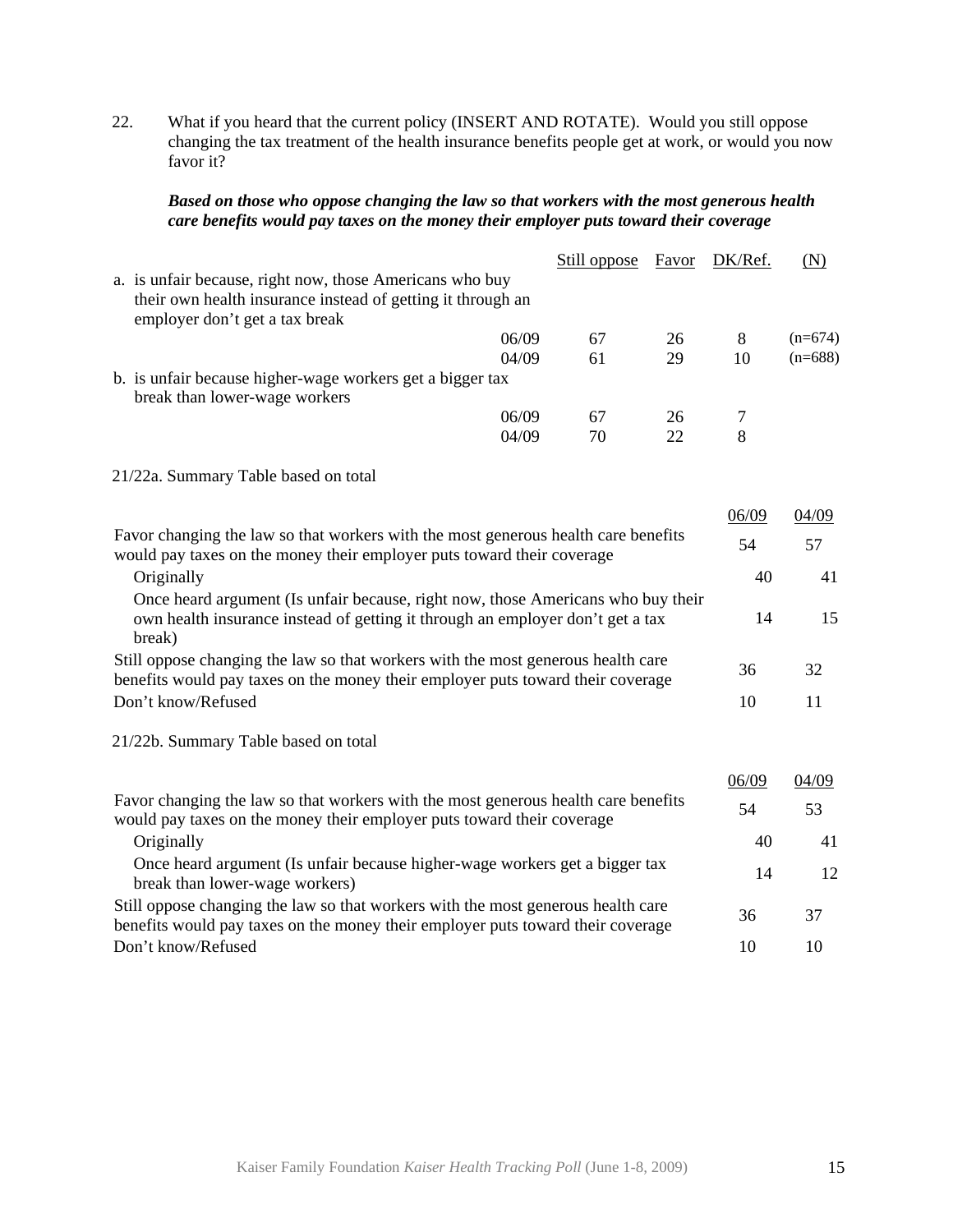23. What if you heard that changing the tax treatment of workers' health benefits would (INSERT AND ROTATE)? Would you still favor changing it, or would you now oppose it?

### *Based on those who favor changing the law so that workers with the most generous health care benefits would pay taxes on the money their employer puts toward their coverage*

|                                                                                                   | Still favor | <b>Oppose</b> | DK/Ref. | (N)       |
|---------------------------------------------------------------------------------------------------|-------------|---------------|---------|-----------|
| a. mean fewer employers would offer health insurance                                              |             |               |         |           |
| 06/09                                                                                             | 48          | 47            |         | $(n=451)$ |
| 04/09                                                                                             | 38          | 55            |         | $(n=434)$ |
| b. be unfair because it is taking away a benefit that people<br>accepted in place of higher wages |             |               |         |           |
| 06/09                                                                                             | 53          | 40            |         |           |

#### 21/23a. Summary Table based on total

|                                                                                                                                                                    | 06/09 | 04/09 |
|--------------------------------------------------------------------------------------------------------------------------------------------------------------------|-------|-------|
| Still favor changing the law so that workers with the most generous health care<br>benefits would pay taxes on the money their employer puts toward their coverage | 19    | 16    |
| Oppose changing the law so that workers with the most generous health care benefits<br>would pay taxes on the money their employer puts toward their coverage      | 73    | 75    |
| Originally                                                                                                                                                         | 54    | 52.   |
| Once heard argument (Would mean fewer employers would offer health insurance)                                                                                      | 19    | 23    |
| Don't know/Refused                                                                                                                                                 |       |       |

#### 21/23b. Summary Table based on total

|                                                                                                                                                                    | 06/09 |
|--------------------------------------------------------------------------------------------------------------------------------------------------------------------|-------|
| Still favor changing the law so that workers with the most generous health care benefits would<br>pay taxes on the money their employer puts toward their coverage | 21    |
| Oppose changing the law so that workers with the most generous health care benefits would<br>pay taxes on the money their employer puts toward their coverage      | 70    |
| Originally                                                                                                                                                         | 54    |
| Once heard argument (Would be unfair because it is taking away a benefit that people<br>accepted in place of higher wages)                                         | 16    |
| Don't know/Refused                                                                                                                                                 |       |

D2. Are you, yourself, now covered by any form of health insurance or health plan or do you not have health insurance at this time? (READ IF NECESSARY: A health plan would include any private insurance plan through your employer or a plan that you purchased yourself, as well as a government program like Medicare or [Medicaid/Medi-CAL])?

|                                 | 06/09  |
|---------------------------------|--------|
| Covered by health insurance     | -77    |
| Not covered by health insurance | 22     |
| Don't know/Refused              | $\ast$ |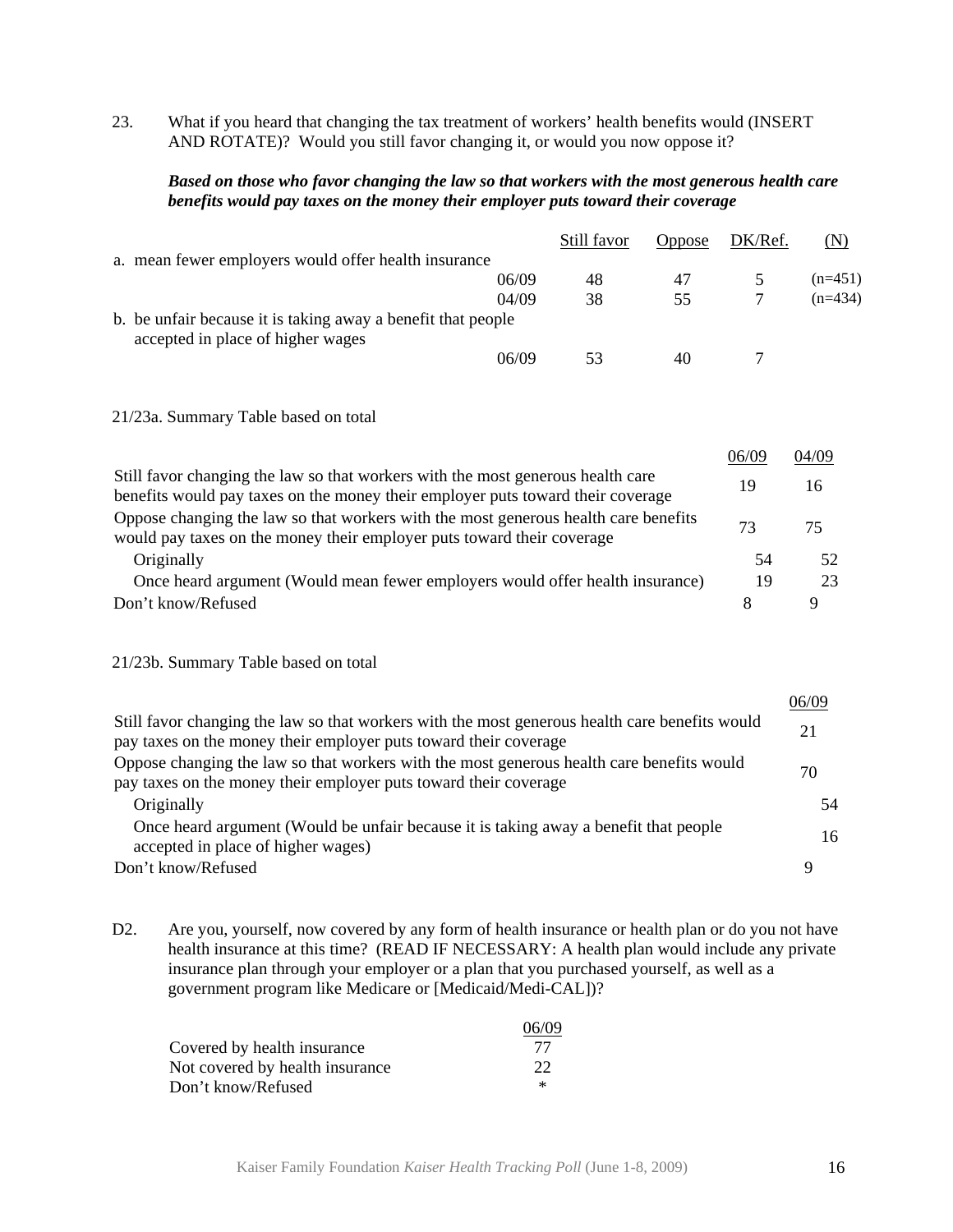D2a. Which of the following is your MAIN source of health insurance coverage? Is it a plan through your or your spouse's employer, a plan you purchased yourself, are you covered by Medicare or (Medicaid/Medi-CAL), some other government program, or do you get your health insurance from somewhere else?

#### *Based on those who are insured (n=987)*

| Plan through your/your spouse's employer | 52 |
|------------------------------------------|----|
| Plan you purchased yourself              | 13 |
| Medicare                                 | 20 |
| Medicaid/Medi-CAL                        | 5  |
| Some other government program            | 6  |
| Somewhere else                           | 3  |
| Don't know/Refused                       |    |

24. Do you think your health insurance plan would be considered among the most generous and be subject to the new tax, or not?

#### *Based on those who have employer sponsored health insurance*

|                    | 06/09     | 04/09     |
|--------------------|-----------|-----------|
| Yes                | 41        | 38        |
| No                 | 45        | 51        |
| Don't know/Refused | 14        | 11        |
|                    | $(n=509)$ | $(n=500)$ |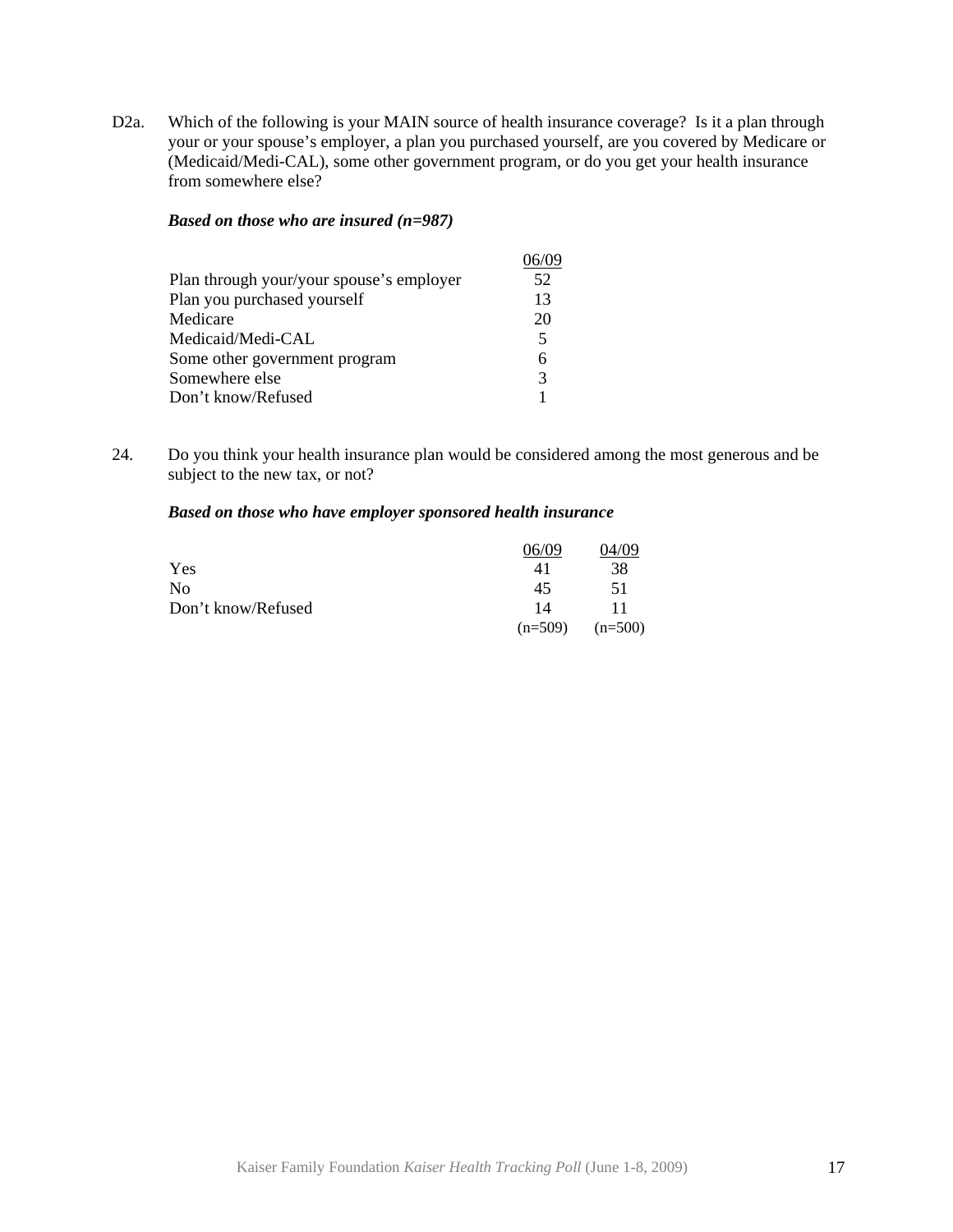25. Have you or your family experienced any of the following problems as a result of the economic downturn, or not? First, (INSERT AND RANDOMIZE)? READ IF NECESSARY: As a result of the economic downturn, have you or your family [INSERT AND RANDOMIZE], or not? IF YES ASK: Was this a serious problem, or not?<sup>5</sup>

|                                                                | Yes, this<br>happened, and was<br>a serious problem | Yes, this happened<br>and was not a<br>serious problem | No, this<br>did not<br>happen | DK/<br>$Ref$ |
|----------------------------------------------------------------|-----------------------------------------------------|--------------------------------------------------------|-------------------------------|--------------|
| a. Had problems paying for health care<br>and health insurance |                                                     |                                                        |                               |              |
| 06/09                                                          | 19                                                  | 6                                                      | 74                            | 1            |
| 04/09                                                          | 15                                                  | 11                                                     | 73                            | $\ast$       |
| 02/09                                                          | 16                                                  | 8                                                      | 75                            | 1            |
| 12/08                                                          | 25                                                  | 12                                                     | 63                            | $\ast$       |
| 10/08                                                          | 28                                                  | 15                                                     | 57                            | $\ast$       |
| 09/08                                                          | 30                                                  | 10                                                     | 59                            | $\ast$       |
| 07/08                                                          | 24                                                  | 10                                                     | 66                            | 1            |
| 06/08                                                          | 25                                                  | 12                                                     | 63                            | $\ast$       |
| 04/08                                                          | 28                                                  | 14                                                     | 58                            | 1            |
| b. Had problems paying for gas                                 |                                                     |                                                        |                               |              |
| 06/09                                                          | 18                                                  | 14                                                     | 67                            | 1            |
| 04/09                                                          | 15                                                  | 10                                                     | 75                            | $\ast$       |
| 02/09                                                          | 20                                                  | 13                                                     | 67                            | $\ast$       |
| 12/08                                                          | 27                                                  | 17                                                     | 56                            | $\ast$       |
| 10/08                                                          | 39                                                  | 19                                                     | 43                            | $\ast$       |
| 09/08                                                          | 39                                                  | 18                                                     | 42                            | $\ast$       |
| 07/08                                                          | 37                                                  | 19                                                     | 43                            | $\ast$       |
| 06/08                                                          | 43                                                  | 19                                                     | 38                            | $\ast$       |
| 04/08                                                          | 44                                                  | 20                                                     | 35                            | $\ast$       |

*Continued on next page* 

<sup>&</sup>lt;sup>5</sup> In surveys prior to 02/09, question read "As a result of recent changes in the economy, have you or your family experienced any of the following problems, or not? Was this a serious problem, or not?"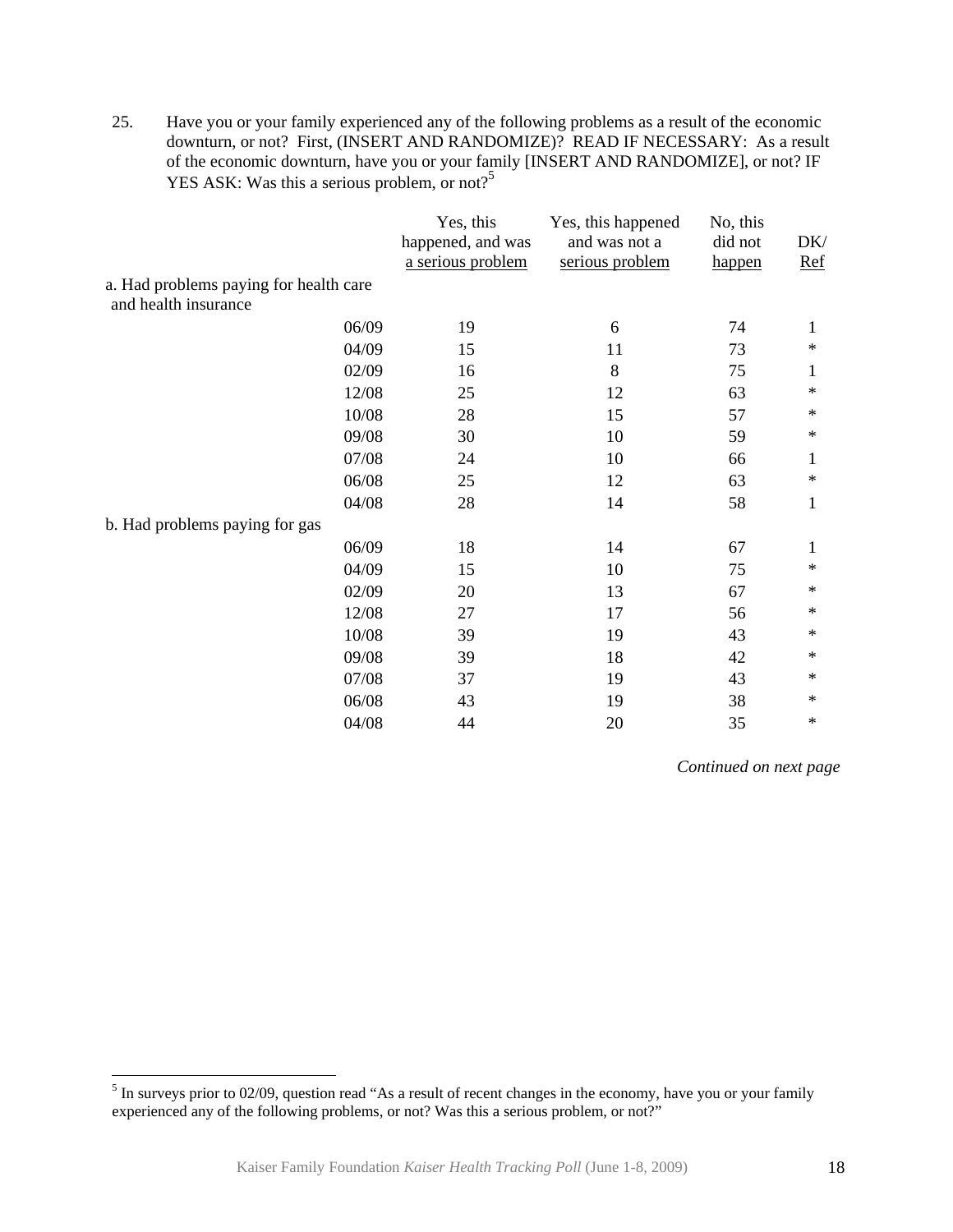*Q.25 continued* 

|                                                 | Yes, this<br>happened, and was<br>a serious problem | Yes, this happened<br>and was not a<br>serious problem | No, this<br>did not<br>happen | $DK/$<br>$Ref$ |
|-------------------------------------------------|-----------------------------------------------------|--------------------------------------------------------|-------------------------------|----------------|
| c. Had problems getting a good-paying           |                                                     |                                                        |                               |                |
| job or a raise in pay                           |                                                     |                                                        |                               |                |
| 06/09                                           | 24                                                  | 13                                                     | 63                            | $\mathbf{1}$   |
| 04/09                                           | 26                                                  | 15                                                     | 58                            | $\mathbf{1}$   |
| 02/09                                           | 27                                                  | 12                                                     | 59                            | $\overline{c}$ |
| 12/08                                           | 30                                                  | 14                                                     | 56                            | $\ast$         |
| 10/08                                           | 35                                                  | 11                                                     | 52                            | $\overline{c}$ |
| 09/08                                           | 33                                                  | 11                                                     | 56                            | $\mathbf{1}$   |
| 07/08                                           | 26                                                  | 10                                                     | 62                            | $\mathbf{1}$   |
| 06/08                                           | 27                                                  | 11                                                     | 61                            | $\mathbf{1}$   |
| 04/08                                           | 29                                                  | 11                                                     | 59                            | $\mathbf{1}$   |
| d. Had problems paying your rent or<br>mortgage |                                                     |                                                        |                               |                |
| 06/09                                           | 19                                                  | $\mathbf{9}$                                           | 71                            | $\ast$         |
| 04/09                                           | 17                                                  | $8\,$                                                  | 75                            |                |
| 02/09                                           | 18                                                  | $\tau$                                                 | 75                            | $\ast$         |
| 12/08                                           | 19                                                  | 10                                                     | 71                            | $\ast$         |
| 10/08                                           | 21                                                  | 12                                                     | 67                            | $\ast$         |
| 09/08                                           | 21                                                  | $\,8$                                                  | 71                            | $\ast$         |
| 07/08                                           | 15                                                  | $8\,$                                                  | 76                            | $\ast$         |
| 06/08                                           | 14                                                  | $8\,$                                                  | 77                            | $\ast$         |
| 04/08                                           | 19                                                  | 10                                                     | 70                            | $\mathbf{1}$   |
| e. Lost money in the stock market               |                                                     |                                                        |                               |                |
| 06/09                                           | 23                                                  | 21                                                     | 55                            | $\mathbf{1}$   |
| 04/09                                           | 23                                                  | 23                                                     | 53                            | $\mathbf{1}$   |
| 02/09                                           | 27                                                  | 21                                                     | 51                            | $\mathbf{1}$   |
| 12/08                                           | 29                                                  | 22                                                     | 48                            | $\mathbf{1}$   |
| 10/08                                           | 31                                                  | 22                                                     | 45                            | $\sqrt{2}$     |
| 09/08                                           | 19                                                  | 18                                                     | 62                            | $\sqrt{2}$     |
| 07/08                                           | 15                                                  | 21                                                     | 63                            | $\mathbf{1}$   |
| 06/08                                           | 15                                                  | 18                                                     | 67                            | $\mathbf{1}$   |
| 04/08                                           | 16                                                  | 19                                                     | 63                            | $\overline{2}$ |

*Continued on next page*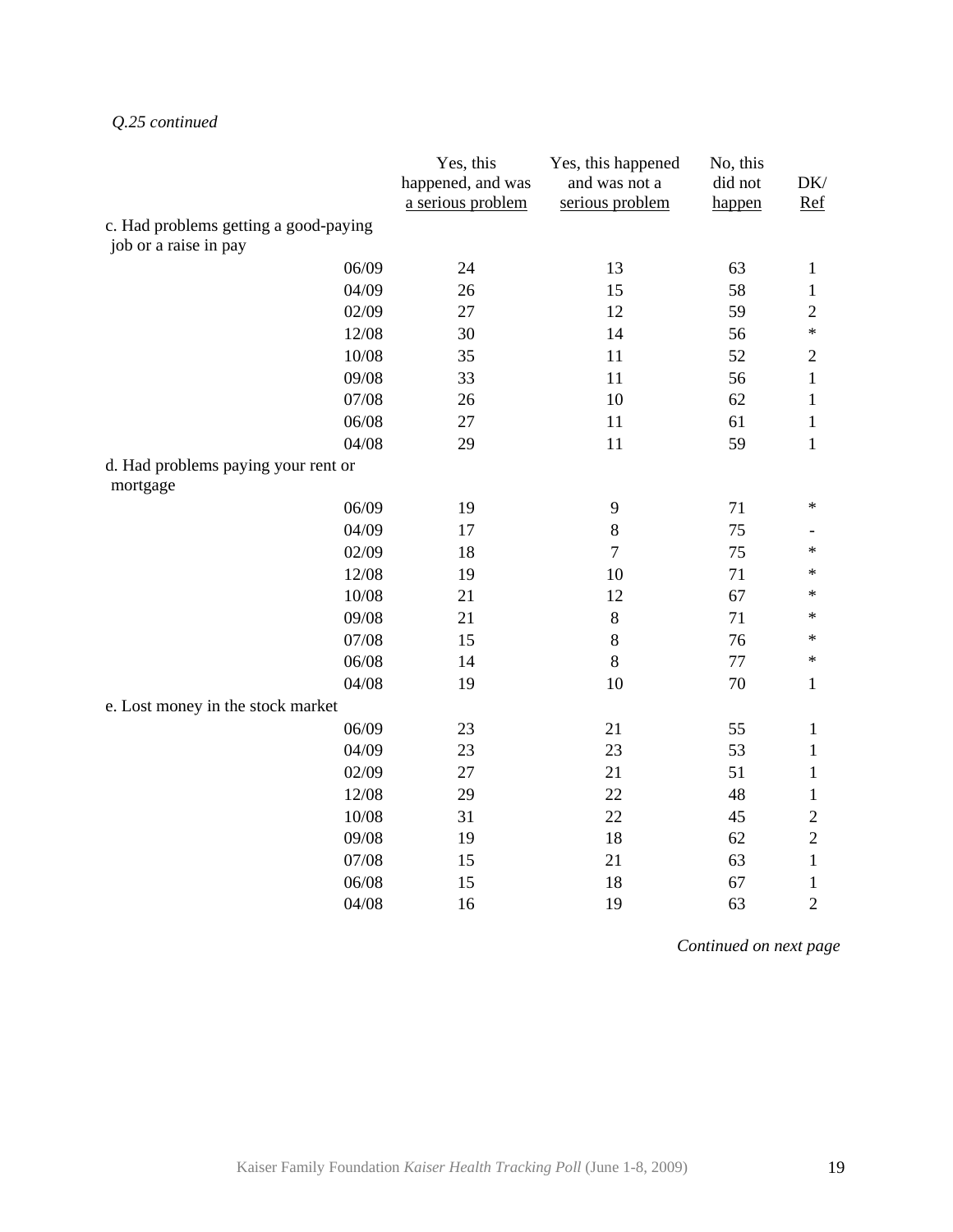# *Q.25 continued*

|                                                                 | Yes, this<br>happened, and was<br>a serious problem | Yes, this happened<br>and was not a<br>serious problem | No, this<br>did not<br>happen | DK/<br><u>Ref</u> |
|-----------------------------------------------------------------|-----------------------------------------------------|--------------------------------------------------------|-------------------------------|-------------------|
| f. Had problems with credit card debt or<br>other personal debt |                                                     |                                                        |                               |                   |
| 06/09                                                           | 18                                                  | 11                                                     | 70                            | $\mathbf{1}$      |
| 04/09                                                           | 15                                                  | 12                                                     | 73                            | ∗                 |
| 02/09                                                           | 18                                                  | 10                                                     | 72                            | $\ast$            |
| 12/08                                                           | 20                                                  | 13                                                     | 66                            | $\ast$            |
| 10/08                                                           | 22                                                  | 12                                                     | 65                            | $\ast$            |
| 09/08                                                           | 18                                                  | 12                                                     | 69                            | $\mathbf{1}$      |
| 07/08                                                           | 16                                                  | 9                                                      | 74                            | $\ast$            |
| 06/08                                                           | 16                                                  | 10                                                     | 73                            | $\ast$            |
| 04/08                                                           | 18                                                  | 11                                                     | 71                            | $\ast$            |
| g. Had problems paying for food                                 |                                                     |                                                        |                               |                   |
| 06/09                                                           | 13                                                  | 10                                                     | 77                            | $\mathbf{1}$      |
| 04/09                                                           | 11                                                  | 8                                                      | 81                            |                   |
| 02/09                                                           | 13                                                  | 9                                                      | 77                            | $\ast$            |
| 12/08                                                           | 17                                                  | 12                                                     | 70                            | $\ast$            |
| 10/08                                                           | 22                                                  | 14                                                     | 63                            | $\ast$            |
| 09/08                                                           | 20                                                  | 16                                                     | 64                            | $\ast$            |
| 07/08                                                           | 18                                                  | 14                                                     | 68                            | $\ast$            |
| 06/08                                                           | 19                                                  | 14                                                     | 67                            | $\ast$            |
| 04/08                                                           | 18                                                  | 15                                                     | 66                            | $\ast$            |
| h. Lost a job                                                   |                                                     |                                                        |                               |                   |
| 06/09                                                           | 17                                                  | $\sqrt{5}$                                             | 77                            | $\mathbf{1}$      |
| 04/09                                                           | 18                                                  | $\,8\,$                                                | 74                            | $\mathbf{1}$      |
| 02/09                                                           | 19                                                  | $\overline{4}$                                         | 77                            | $\mathbf{1}$      |
| i. Had work hours cut or had to take a<br>pay cut               |                                                     |                                                        |                               |                   |
| 06/09                                                           | 23                                                  | 11                                                     | 66                            | $\mathbf{1}$      |
| 04/09                                                           | 25                                                  | 13                                                     | 61                            | $\mathbf{1}$      |
| 02/09                                                           | 23                                                  | 10                                                     | 66                            | $\mathbf{2}$      |
| j. Lost health insurance coverage                               |                                                     |                                                        |                               |                   |
| 06/09                                                           | 12                                                  | $\overline{4}$                                         | 82                            | $\mathbf{1}$      |
| 04/09                                                           | 12                                                  | $\mathfrak{S}$                                         | 82                            | $\mathbf{1}$      |
| 02/09                                                           | 12                                                  | $\overline{4}$                                         | 83                            | $\mathbf{1}$      |
| k. Delayed retirement or returned to<br>work from retirement    |                                                     |                                                        |                               |                   |
| 06/09                                                           | $\tau$                                              | $\tau$                                                 | 85                            | $\mathbf{1}$      |
| 04/09                                                           | $\tau$                                              | $\tau$                                                 | 84                            | $\overline{c}$    |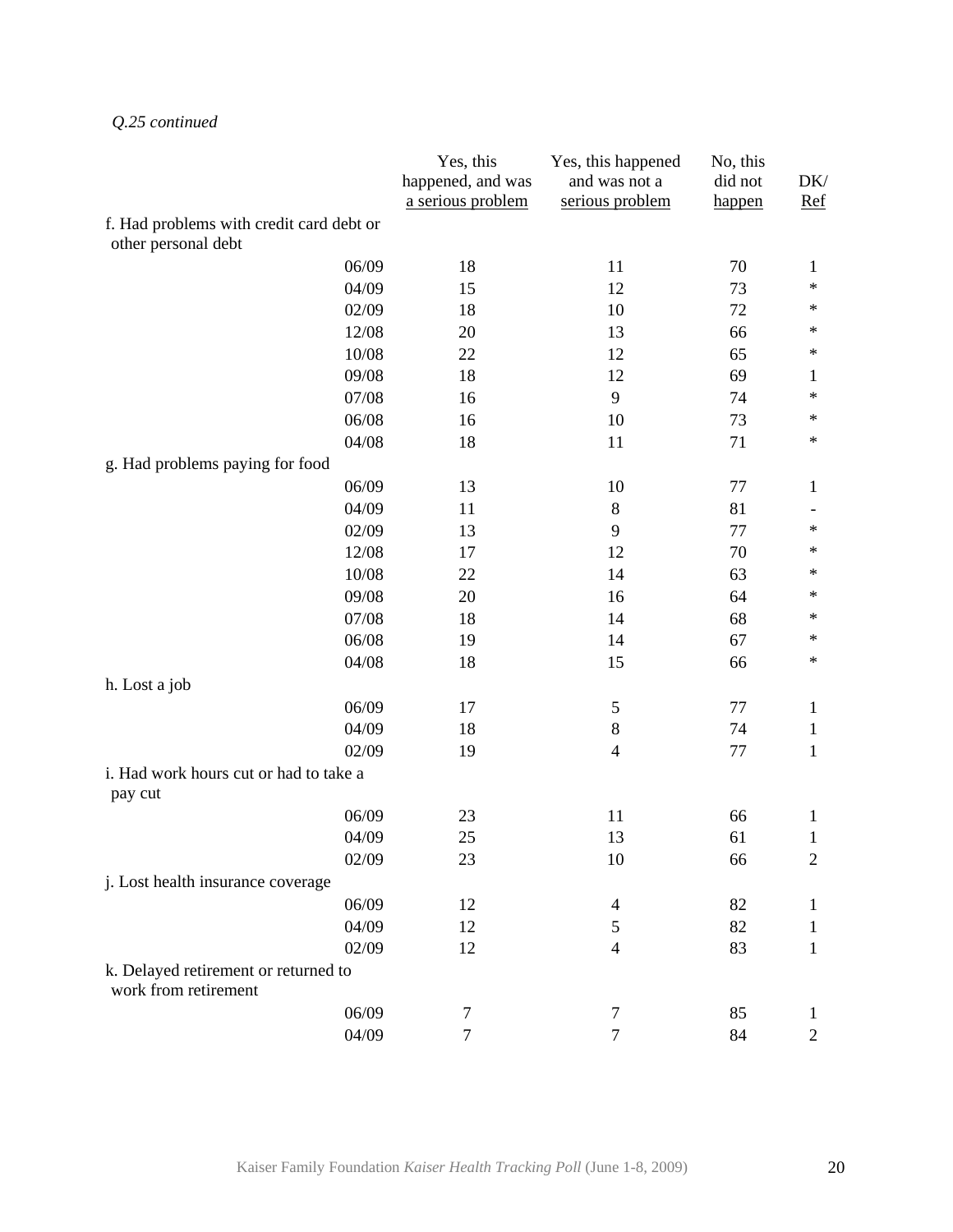26. In the past 12 months, did you or another family member in your household have any problems paying medical bills, or not?

|                                                        | 0609 | 04/09 | 02/09 |  | 10/08 09/06 04/05 04/03* 03/02 01/00 05/97 |  |  |
|--------------------------------------------------------|------|-------|-------|--|--------------------------------------------|--|--|
| Yes                                                    | 26   | 26    |       |  | 22 32 25 23 19 21 20 18                    |  |  |
| No.                                                    |      |       |       |  | 73 73 78 68 75 77 80 79 80 78              |  |  |
| Don't know/Refused $1 \t 1 \t 1 \t * \t -$ * - * - * 3 |      |       |       |  |                                            |  |  |

Note: slight variations in question wording

\*Note: in 2003, sample included only adults ages 18-64

27. In the past 12 months, have you or another family member living in your household… (READ AND RANDOMIZE) because of the COST, or not?

|                                                    |       | $Yes$  | $\underline{\mathrm{No}}$ | DK/Ref       |
|----------------------------------------------------|-------|--------|---------------------------|--------------|
| a. Skipped a recommended medical test or treatment |       |        |                           |              |
|                                                    | 06/09 | 27     | 73                        | $\mathbf{1}$ |
|                                                    | 04/09 | 27     | 73                        | $\ast$       |
|                                                    | 02/09 | 23     | $77 \,$                   | $\ast$       |
|                                                    | 10/08 | 31     | 68                        | $\ast$       |
|                                                    | 04/08 | 23     | 76                        | ∗            |
|                                                    | 04/05 | 17     | 82                        | $\ast$       |
|                                                    | 01/00 | 15     | 85                        |              |
| b. Not filled a prescription for a medicine        |       |        |                           |              |
|                                                    | 06/09 | 26     | 74                        | $\mathbf{1}$ |
|                                                    | 04/09 | 29     | 71                        | $\mathbf{1}$ |
|                                                    | 02/09 | 21     | 78                        | $\ast$       |
|                                                    | 10/08 | $27\,$ | 72                        | $\ast$       |
|                                                    | 04/08 | 22     | 78                        | $\ast$       |
|                                                    | 04/05 | 20     | 79                        | $\ast$       |
|                                                    | 01/00 | 13     | 87                        | $\ast$       |
| c. Cut pills in half or skipped doses of medicine  |       |        |                           |              |
|                                                    | 06/09 | 19     | 80                        | $\mathbf{1}$ |
|                                                    | 04/09 | 18     | 81                        | 1            |
|                                                    | 02/09 | 15     | 85                        | $\ast$       |
|                                                    | 10/08 | 22     | 78                        | $\ast$       |
|                                                    | 04/08 | 18     | 81                        | $\ast$       |
|                                                    | 04/05 | 16     | 84                        | $\ast$       |

*Continued on next page*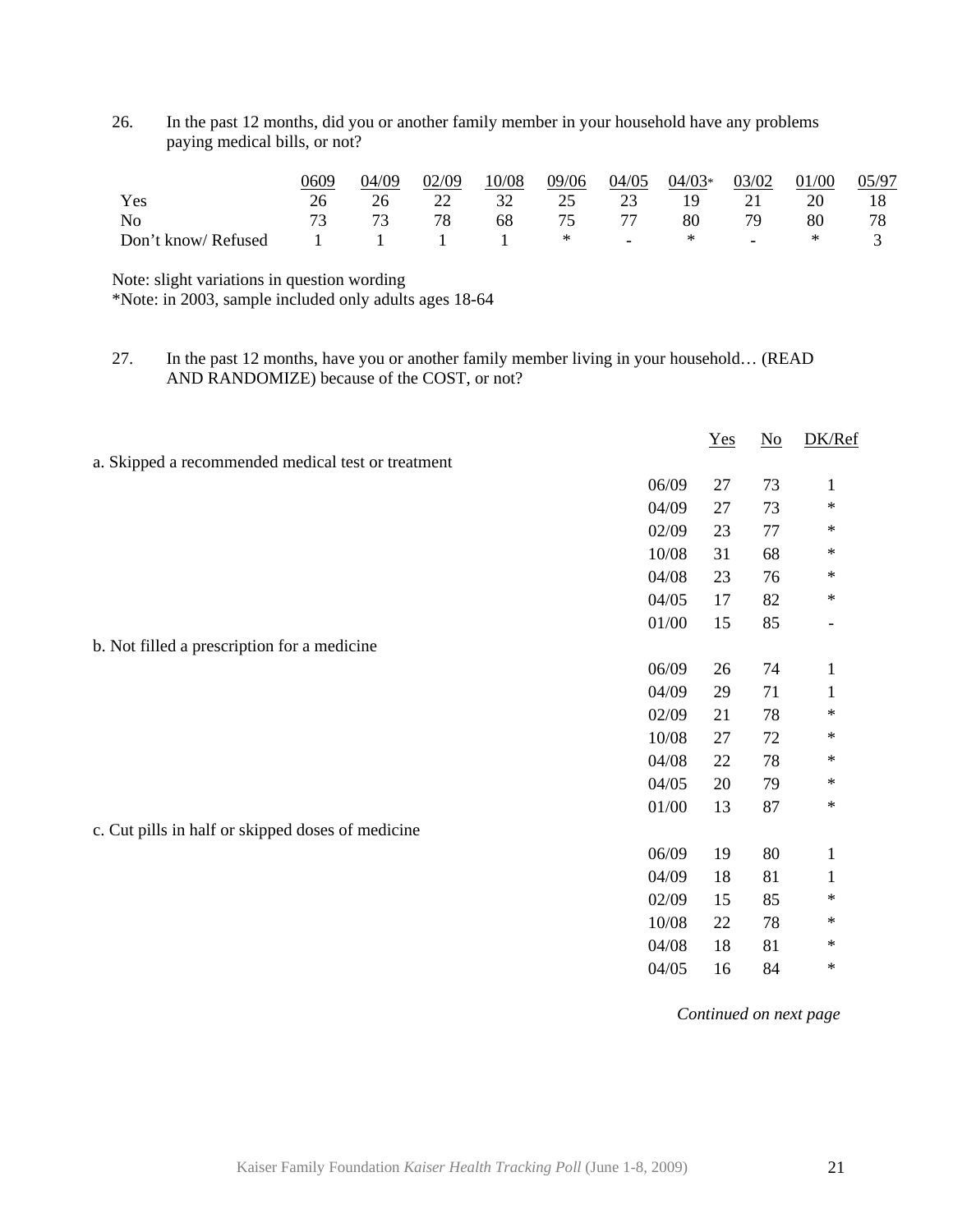# *Q.27 continued*

|                                                                                       |       | Yes              | $\underline{\mathrm{No}}$ | DK/Ref       |
|---------------------------------------------------------------------------------------|-------|------------------|---------------------------|--------------|
| d. Had problems getting mental health care                                            |       |                  |                           |              |
|                                                                                       | 06/09 | $\,8\,$          | 91                        | $\mathbf{1}$ |
|                                                                                       | 04/09 | 8                | 90                        | $\sqrt{2}$   |
|                                                                                       | 02/09 | $\overline{7}$   | 92                        | $\ast$       |
|                                                                                       | 10/08 | 12               | 87                        | $\sqrt{2}$   |
|                                                                                       | 04/08 | $\,8\,$          | 90                        | $\sqrt{2}$   |
|                                                                                       | 04/05 | $\boldsymbol{7}$ | 93                        | $\mathbf{1}$ |
|                                                                                       | 01/00 | $\overline{4}$   | 96                        | $\mathbf{1}$ |
| e. Put off or postponed getting health care you needed                                |       |                  |                           |              |
|                                                                                       | 06/09 | 31               | 68                        | $\mathbf{1}$ |
|                                                                                       | 04/09 | 33               | 67                        | $\ast$       |
|                                                                                       | 02/09 | 27               | 72                        | $\mathbf{1}$ |
|                                                                                       | 10/08 | 36               | 64                        | $\ast$       |
|                                                                                       | 04/08 | 29               | 70                        | $\mathbf{1}$ |
| f. Skipped dental care or checkups                                                    |       |                  |                           |              |
|                                                                                       | 06/09 | 35               | 64                        | 1            |
|                                                                                       | 04/09 | 36               | 64                        | $\ast$       |
|                                                                                       | 02/09 | 34               | 66                        | $\ast$       |
| g. Relied on home remedies or over the counter drugs instead of going to see a doctor |       |                  |                           |              |
|                                                                                       | 06/09 | 37               | 63                        | $\mathbf{1}$ |
|                                                                                       | 04/09 | 42               | 57                        | $\mathbf{1}$ |
|                                                                                       | 02/09 | 35               | 65                        | $\mathbf{1}$ |
|                                                                                       |       |                  |                           |              |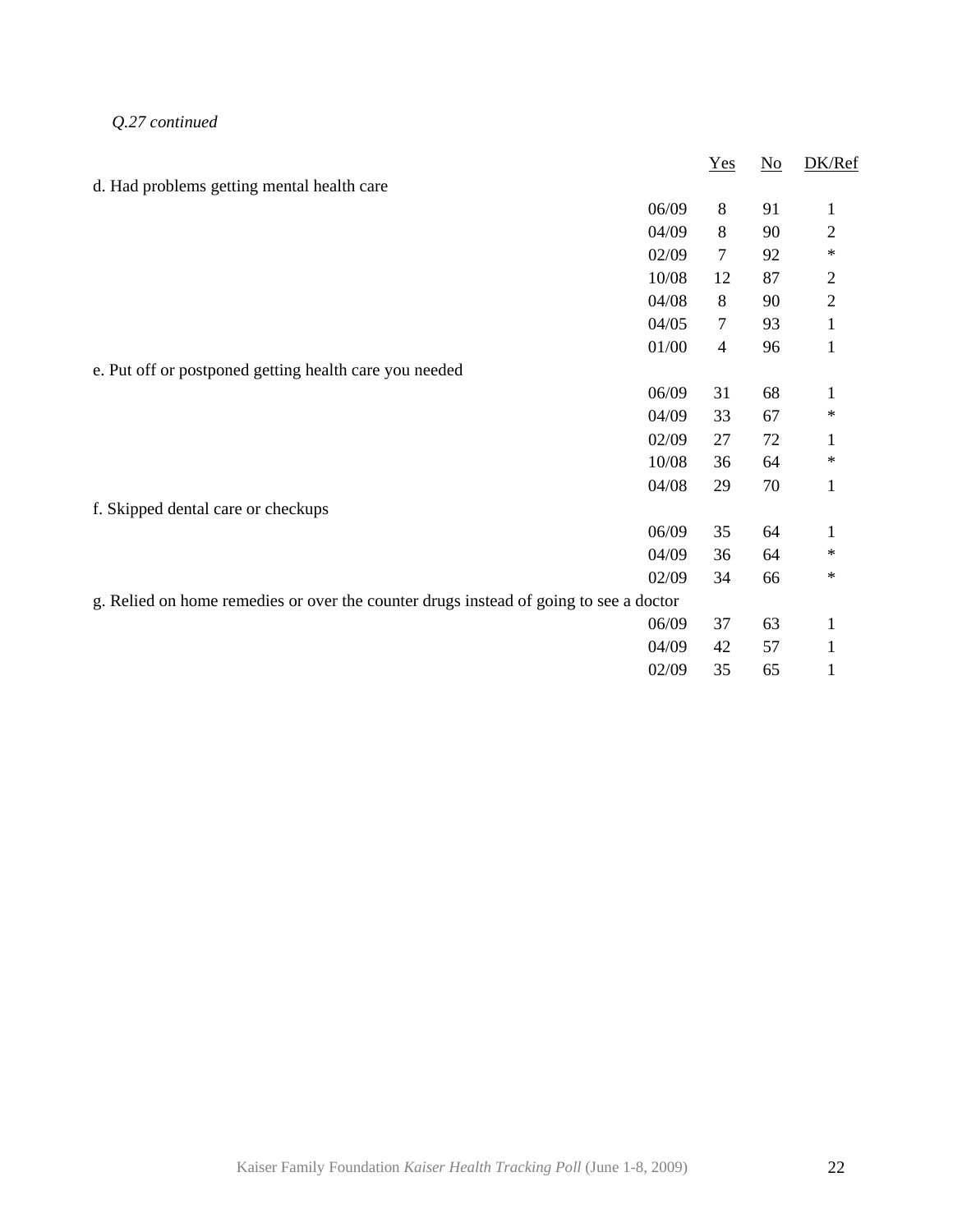#### DEMOGRAPHICS:

(READ) Finally, I have just a few questions we will use to describe the people who took part in our survey…

#### D1. RECORD RESPONDENT'S SEX

| Male   | 49 |
|--------|----|
| Female | 51 |

D3. In general, would you say your health is excellent, very good, good, only fair, or poor?

| Excellent          | 19 |
|--------------------|----|
| Very good          | 31 |
| Good               | 32 |
| Only fair          | 13 |
| Poor               |    |
| Don't know/Refused |    |

D4. What is your age? [ENTER AGE] / ASK IF REFUSED:

D4a. Could you please tell me if you are between the ages of (READ)

| 18-29        | 20     |
|--------------|--------|
| 30-49        | 36     |
| 50-64        | 27     |
| 65 and older | 17     |
| Undesignated | $\ast$ |

D5. Are you currently married, living with a partner, widowed, divorced, separated, or have you never been married?

| Married               | 53 |
|-----------------------|----|
| Living with a partner | 8  |
| Widowed               |    |
| Divorced              | 10 |
| Separated             | 3  |
| Never been married    | 19 |
| Don't know/Refused    |    |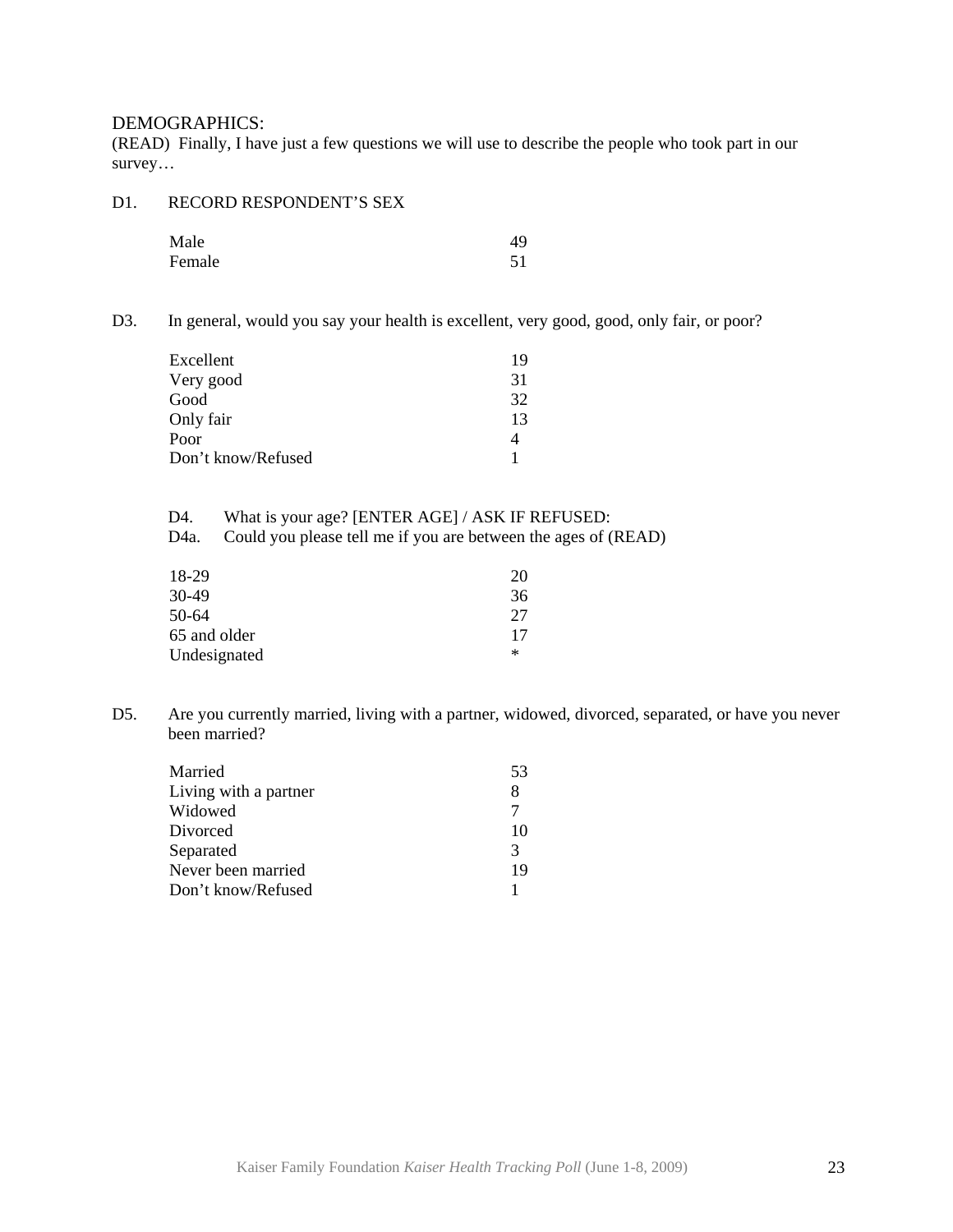D6. In politics today, do you consider yourself a [ROTATE: Republican, Democrat/ Democrat, Republican], an Independent, or what?

| Republican                                     | 23 |
|------------------------------------------------|----|
| Democratic                                     | 37 |
| Independent                                    | 31 |
| Or What? <i>(Other and None included here)</i> |    |
| Don't know/Refused                             |    |

D7. Would you say your views in most political matters are liberal, moderate or conservative?

| Liberal            | $22^{\circ}$ |
|--------------------|--------------|
| Moderate           | 34           |
| Conservative       | 37           |
| Don't know/Refused |              |

#### D8. What is the LAST grade or class that you COMPLETED in school? (DO NOT READ)

| 10 |
|----|
| 31 |
| 4  |
| 23 |
| 18 |
| 9  |
|    |
|    |
|    |

D9. Are you NOW self-employed, working full-time for an employer, working part-time for an employer, are you retired, or are you not employed for pay?

| Self-employed             |    |
|---------------------------|----|
| Full-time for an employer | 38 |
| Part-time for an employer | 12 |
| Retired                   | 18 |
| Not employed              | 15 |
| Homemaker (VOL.)          | 3  |
| Student (VOL.)            |    |
| Disabled (VOL.)           | 3  |
| Don't know/Refused        |    |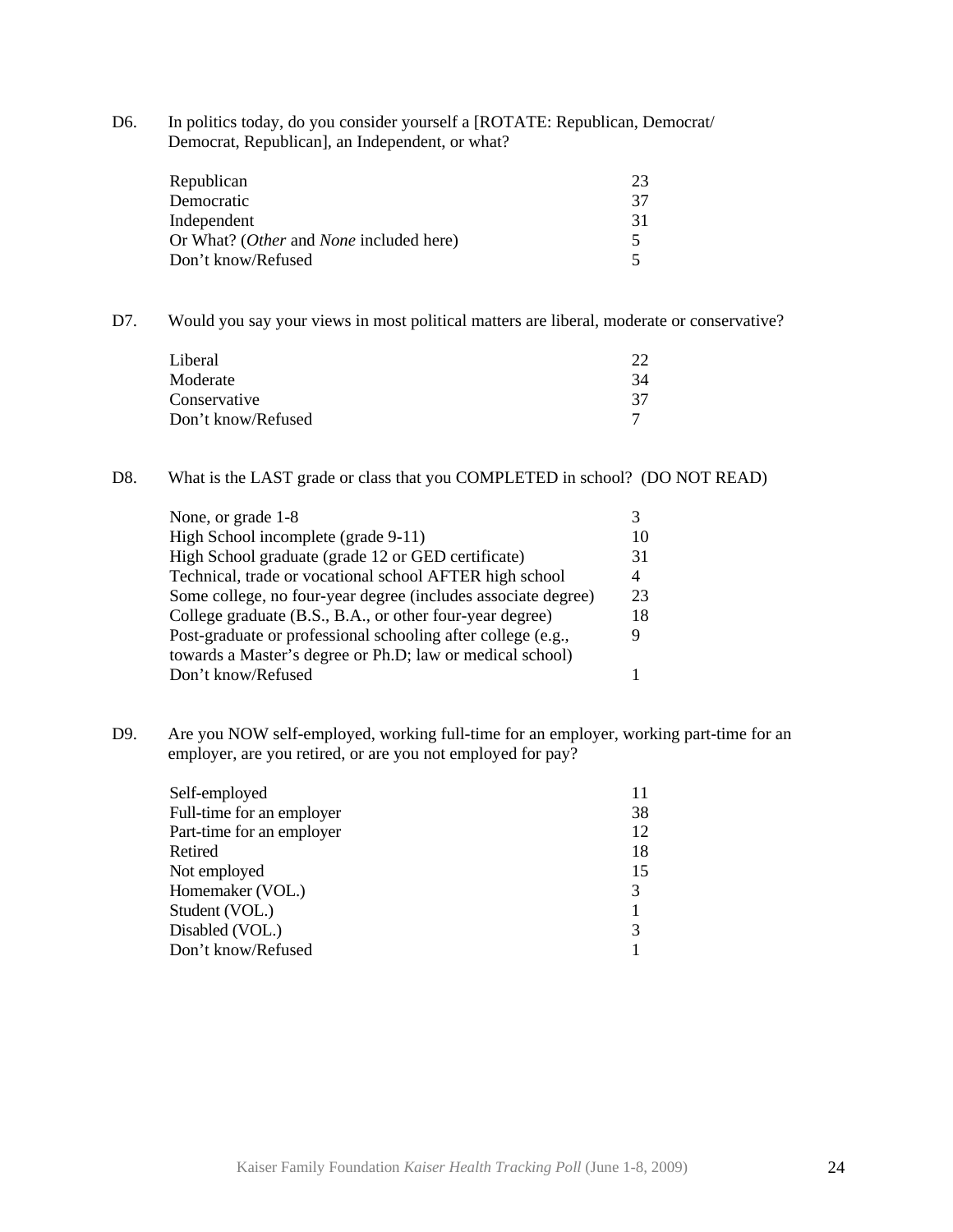D10. Do you have any children under age 18 living at home, or not?

| Yes                | 33 |
|--------------------|----|
| N <sub>0</sub>     | 67 |
| Don't know/Refused |    |

- D11. Are you, yourself, of Hispanic or Latino background, such as Mexican, Puerto Rican, Cuban, or some other Spanish background?
- D12. What is your race? Are you white, black, Asian or some other race? (IF RESPONDENT SAYS HISPANIC ASK: Do you consider yourself a white Hispanic or a black Hispanic?

| White, non-Hispanic              |    |
|----------------------------------|----|
| Total non-White                  | 29 |
| <b>Black or African-American</b> | 11 |
| Hispanic                         | 13 |
| Asian                            |    |
| Other mixed race                 |    |
| Undesignated                     |    |

D13. Last year -- that is, in 2008 -- what was your total family income from all sources, before taxes? Just stop me when I get to the right category. (READ)

| Less than $$20,000$              | 15            |
|----------------------------------|---------------|
| \$20,000 to less than \$30,000   | 14            |
| \$30,000 to less than \$40,000   | 13            |
| \$40,000 to less than \$50,000   | 9             |
| \$50,000 to less than \$75,000   | 12            |
| \$75,000 to less than \$90,000   | 8             |
| \$90,000 to less than \$100,000  | $\mathcal{R}$ |
| \$100,000 or more                | 11            |
| (DO NOT READ) Don't know/Refused | 15            |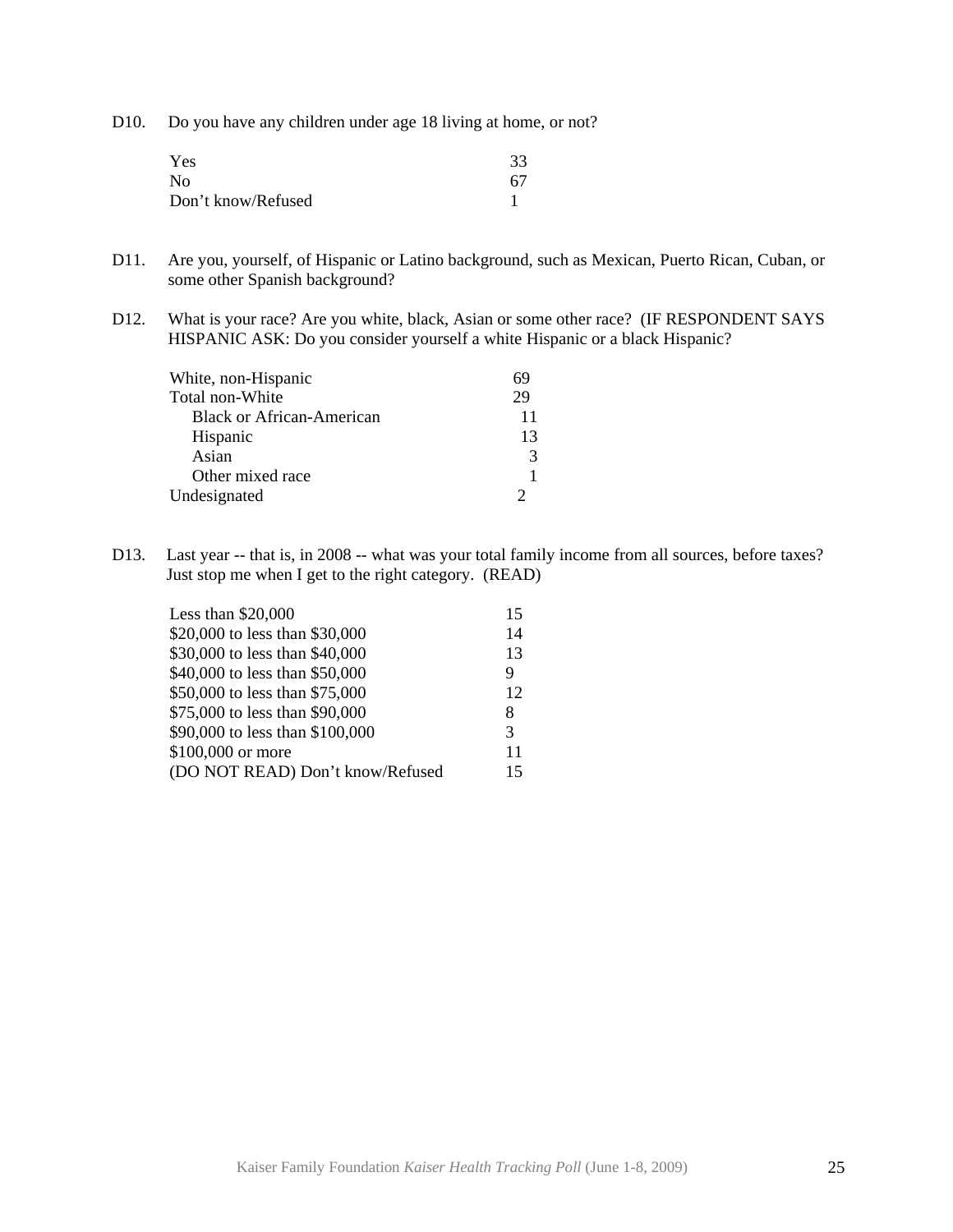#### **Trend Information:**

- 04/09: Kaiser Family Foundation *Kaiser Health Tracking Poll* (April 2-8, 2009)
- 02/09: Kaiser Family Foundation *Kaiser Health Tracking Poll* (February 3-12, 2009)
- 12/08: Kaiser Family Foundation/Harvard School of Public Health *The Public's Health Care Agenda for the New President and Congress* (December 4-14, 2008)
- 10/08: Kaiser Family Foundation *Kaiser Health Tracking Poll: Election 2008* (October 8-13, 2008)
- 09/08: Kaiser Family Foundation *Kaiser Health Tracking Poll: Election 2008* (September 8-13, 2008)
- 07/08: Kaiser Family Foundation *Kaiser Health Tracking Poll: Election 2008* (July 29-August 6, 2008)
- 06/08: Kaiser Family Foundation *Kaiser Health Tracking Poll: Election 2008* (June 3-8, 2008)
- 04/08: Kaiser Family Foundation *Kaiser Health Tracking Poll: Election 2008* (April 3-13, 2008)
- 09/06: ABC News/Kaiser Family Foundation/*USA Today Health Care in American 2006 Survey* (September 7-12, 2006)
- 04/05: *USA Today*/Kaiser Family Foundation/Harvard University *Health Care Costs Survey* (April 25- June 9, 2005)
- 04/03: Kaiser Family Foundation *Health Insurance Survey* (April 30-July 20, 2003)
- 03/02: National Public Radio/Kaiser Family Foundation/Harvard University's Kennedy School of Government *National Survey on Health Care* (March 28-May 1, 2002)
- 01/00: *The NewsHour with Jim Lehrer*/Kaiser Family Foundation *National Survey of the Uninsured* (January 10-February 9, 2000)
- 05/97: *U.S. News and World Report*/Kaiser Family Foundation *Americans' Report Card on Health* (May 31-July 19, 1997)
- 09/93: Kaiser Family Foundation/Harvard School of Public Health: *Survey on Health Care Issues* (September 30 – October 5, 1993)